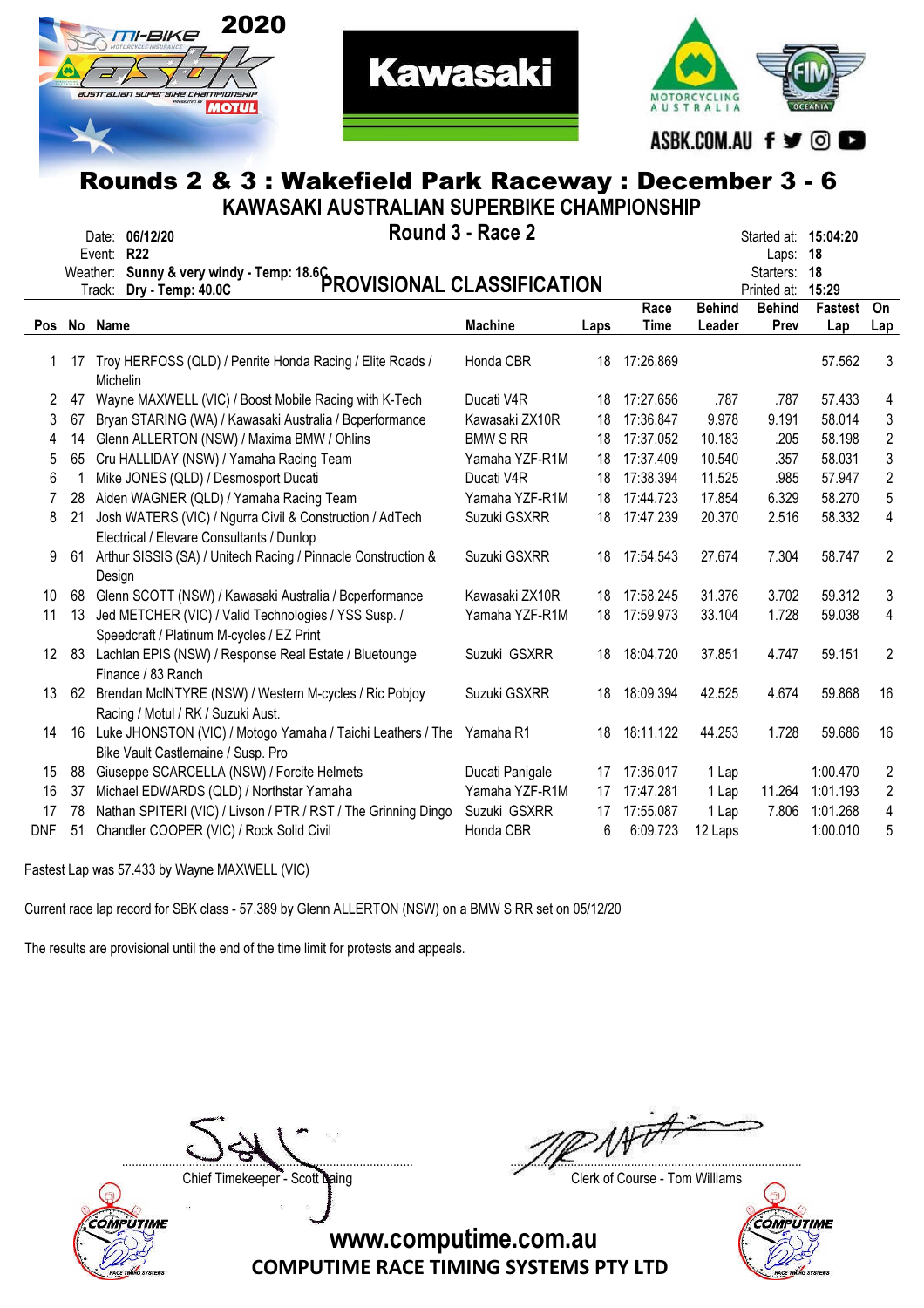



**Kawasaki** 

|                                                                                                                                                   |                       |                             | KAWASAKI AUSTRALIAN SUPERBIKE CHAMPIONSHIP |                              |                                                                              |          |          |          |                   |          |                                                                                                  |                   |                   |
|---------------------------------------------------------------------------------------------------------------------------------------------------|-----------------------|-----------------------------|--------------------------------------------|------------------------------|------------------------------------------------------------------------------|----------|----------|----------|-------------------|----------|--------------------------------------------------------------------------------------------------|-------------------|-------------------|
| Round 3 - Race 2<br>Date: 06/12/20<br>Started at: 15:04:20<br>Event: R22<br>Laps: 18<br>Weather: Sunny & very windy - Temp: 18.6C<br>Starters: 18 |                       |                             |                                            |                              |                                                                              |          |          |          |                   |          |                                                                                                  |                   |                   |
|                                                                                                                                                   | Track:                | Dry - Temp: 40.0C           |                                            | <b>PROVISIONAL LAP TIMES</b> |                                                                              |          |          |          |                   |          | Printed at: 15:29                                                                                |                   |                   |
|                                                                                                                                                   | No Name               |                             |                                            | Lap 1                        | Lap <sub>2</sub>                                                             | Lap 3    | Lap 4    | Lap 5    | Lap 6             | Lap 7    | Lap 8                                                                                            | Lap 9             | Lap <sub>10</sub> |
| 1                                                                                                                                                 | Mike JONES (QLD)      |                             |                                            | 1:03.026                     | 57.947                                                                       | 58.180   | 58.342   | 58.162   | 58.571            | 58.559   | 58.656                                                                                           | 58.514            | 58.760            |
|                                                                                                                                                   |                       |                             | 10                                         | 58.410                       | 58.474                                                                       | 58.808   | 58.970   | 58.713   | 58.594            | 59.080   | 58.628                                                                                           |                   |                   |
|                                                                                                                                                   | 13 Jed METCHER (VIC)  |                             |                                            | 1:05.696                     | 59.466                                                                       | 59.261   | 59.038   | 59.601   | 59.682            | 59.645   | 59.743                                                                                           | 59.387            | 59.747            |
|                                                                                                                                                   |                       |                             | 10                                         | 59.703                       | 59.921                                                                       | 59.870   | 59.861   | 59.761   | 59.928            | 59.897   | 59.766                                                                                           |                   |                   |
|                                                                                                                                                   |                       | 14 Glenn ALLERTON (NSW)     |                                            | 1:02.904                     | 58.198                                                                       | 58.292   | 58.314   | 58.475   | 58.996            | 58.526   | 58.331                                                                                           | 58.428            | 58.757            |
|                                                                                                                                                   |                       |                             | 10                                         | 58.465                       | 58.258                                                                       | 58.638   | 58.449   | 58.335   | 58.651            | 58.592   | 58.443                                                                                           |                   |                   |
|                                                                                                                                                   |                       | 16 Luke JHONSTON (VIC)      |                                            | 1:06.840                     | 1:00.166                                                                     | 1:00.392 | 59.912   | 1:00.501 | 1:00.462          | 59.977   | 1:00.267                                                                                         | 1:00.409          | 1:00.302          |
|                                                                                                                                                   |                       |                             | 10                                         | 1:00.489                     | 1:00.321                                                                     | 1:00.345 | 59.977   | 59.690   | 59.686            | 1:00.295 | 1:01.091                                                                                         |                   |                   |
|                                                                                                                                                   |                       | 17 Troy HERFOSS (QLD)       |                                            | 1:02.570                     | 58.038                                                                       | 57.562   | 57.624   | 57.590   | 57.887            | 58.338   | 57.838                                                                                           | 57.839            | 58.121            |
|                                                                                                                                                   |                       |                             | 10                                         | 58.490                       | 57.566                                                                       | 58.040   | 57.833   | 58.079   | 57.971            | 57.725   | 57.758                                                                                           |                   |                   |
| 21                                                                                                                                                | Josh WATERS (VIC)     |                             |                                            | 1:03.989                     | 58.782                                                                       | 58.524   | 58.332   | 58.604   | 58.692            | 59.422   | 58.689                                                                                           | 58.766            | 58.773            |
|                                                                                                                                                   |                       |                             | 10                                         | 59.015                       | 59.021                                                                       | 59.139   | 59.231   | 59.394   | 59.461            | 59.332   | 1:00.073                                                                                         |                   |                   |
|                                                                                                                                                   |                       | 28 Aiden WAGNER (QLD)       |                                            | 1:04.995                     | 58.754                                                                       | 58.490   | 58.288   | 58.270   | 58.427            | 58.779   | 58.566                                                                                           | 58.531            | 58.649            |
|                                                                                                                                                   |                       |                             | 10                                         | 58.729                       | 58.752                                                                       | 59.131   | 58.906   | 59.013   | 1:00.189          | 58.922   | 59.332                                                                                           |                   |                   |
| 37                                                                                                                                                |                       | Michael EDWARDS (QLD)       |                                            | 1:09.570                     | 1:01.193                                                                     | 1:01.950 | 1:01.490 |          | 1:01.382 1:01.743 | 1:02.454 | 1:01.686 1:01.398 1:01.697                                                                       |                   |                   |
|                                                                                                                                                   |                       |                             | 10                                         | 1:01.854                     | 1:01.957                                                                     | 1:01.845 | 1:02.315 | 1:08.794 | 1:04.104          | 1:01.849 |                                                                                                  |                   |                   |
|                                                                                                                                                   |                       | 47 Wayne MAXWELL (VIC)      |                                            | 1:02.432                     | 57.919                                                                       | 57.557   | 57.433   | 58.223   | 57.870            | 58.289   | 57.831                                                                                           | 57.870            | 58.005            |
|                                                                                                                                                   |                       |                             | 10                                         | 58.021                       | 57.707                                                                       | 58.406   | 57.970   | 58.084   | 58.116            | 57.709   | 58.214                                                                                           |                   |                   |
|                                                                                                                                                   |                       | 51 Chandler COOPER (VIC)    |                                            | 1:08.494                     | 1:00.275                                                                     | 1:00.181 | 1:00.296 | 1:00.010 | 1:00.467          |          |                                                                                                  |                   |                   |
| 61                                                                                                                                                | Arthur SISSIS (SA)    |                             |                                            | 1:04.395                     | 58.747                                                                       | 58.819   | 58.932   | 59.053   | 59.316            | 59.081   | 59.050                                                                                           | 59.311            | 59.171            |
|                                                                                                                                                   |                       |                             | 10                                         | 59.189                       | 59.167                                                                       | 59.398   | 59.349   | 59.426   | 59.485            | 1:00.607 | 1:02.047                                                                                         |                   |                   |
|                                                                                                                                                   |                       | 62 Brendan McINTYRE (NSW)   |                                            | 1:07.507                     | 1:00.655                                                                     | 1:00.085 | 59.945   | 1:00.581 | 1:00.316          | 59.999   | 59.939                                                                                           | 1:00.164 1:00.293 |                   |
|                                                                                                                                                   |                       |                             | 10                                         | 1:00.171                     | 1:00.146                                                                     | 59.908   | 59.961   | 59.929   | 59.868            | 1:00.049 | 59.878                                                                                           |                   |                   |
|                                                                                                                                                   |                       | 65 Cru HALLIDAY (NSW)       |                                            | 1:03.696                     | 58.168                                                                       | 58.031   | 58.287   | 58.468   | 58.721            | 58.557   | 58.429                                                                                           | 58.406            | 58.584            |
|                                                                                                                                                   |                       |                             | 10                                         | 58.615                       | 58.245                                                                       | 58.676   | 58.703   | 58.643   | 58.459            | 58.266   | 58.455                                                                                           |                   |                   |
|                                                                                                                                                   |                       | 67 Bryan STARING (WA)       |                                            | 1:03.473                     | 58.112                                                                       | 58.014   | 58.335   | 58.501   | 58.529            | 58.352   | 58.215                                                                                           | 58.600            | 58.717            |
|                                                                                                                                                   |                       |                             | 10                                         | 58.397                       | 58.503                                                                       | 58.549   | 58.345   | 58.538   | 58.629            | 58.558   | 58.480                                                                                           |                   |                   |
|                                                                                                                                                   |                       | 68 Glenn SCOTT (NSW)        |                                            | 1:04.779                     | 59.462                                                                       | 59.312   | 59.516   | 59.538   | 59.725            | 59.490   | 59.855                                                                                           | 59.559            | 59.710            |
|                                                                                                                                                   |                       |                             | 10                                         | 59.524                       | 59.455                                                                       | 59.877   | 59.762   | 59.742   | 59.597            | 59.584   | 59.758                                                                                           |                   |                   |
|                                                                                                                                                   |                       | 78 Nathan SPITERI (VIC)     |                                            |                              |                                                                              |          |          |          |                   |          | 1:08.856 1:01.384 1:01.289 <b>1:01.268</b> 1:02.180 1:02.208 1:02.772 1:03.012 1:02.535 1:02.559 |                   |                   |
|                                                                                                                                                   |                       |                             | 10                                         |                              | 1:02.301  1:03.100  1:04.812  1:06.724  1:03.715  1:02.666  1:03.706         |          |          |          |                   |          |                                                                                                  |                   |                   |
|                                                                                                                                                   | 83 Lachlan EPIS (NSW) |                             |                                            | 1:05.546                     | 59.151                                                                       | 59.301   | 59.345   | 59.590   | 59.717            |          | 59.585 1:00.009                                                                                  | 59.985            | 59.840            |
|                                                                                                                                                   |                       |                             | 10                                         |                              | 59.991  1:00.104  1:00.287  1:00.483  1:00.500  1:00.655  1:00.398  1:00.233 |          |          |          |                   |          |                                                                                                  |                   |                   |
|                                                                                                                                                   |                       | 88 Giuseppe SCARCELLA (NSW) |                                            |                              |                                                                              |          |          |          |                   |          | 1:06.421 1:00.470 1:00.509 1:00.622 1:01.090 1:02.324 1:01.915 1:02.471 1:02.080 1:02.568        |                   |                   |
|                                                                                                                                                   |                       |                             | 10                                         |                              | 1:02.543 1:01.637 1:01.635 1:02.906 1:03.178 1:02.199 1:01.449               |          |          |          |                   |          |                                                                                                  |                   |                   |

The results are provisional until the end of the time limit for protests and appeals.



....................................................................................... .......................................................................................

Chief Timekeeper - Scott Laing Chief Timekeeper - Scott Laing

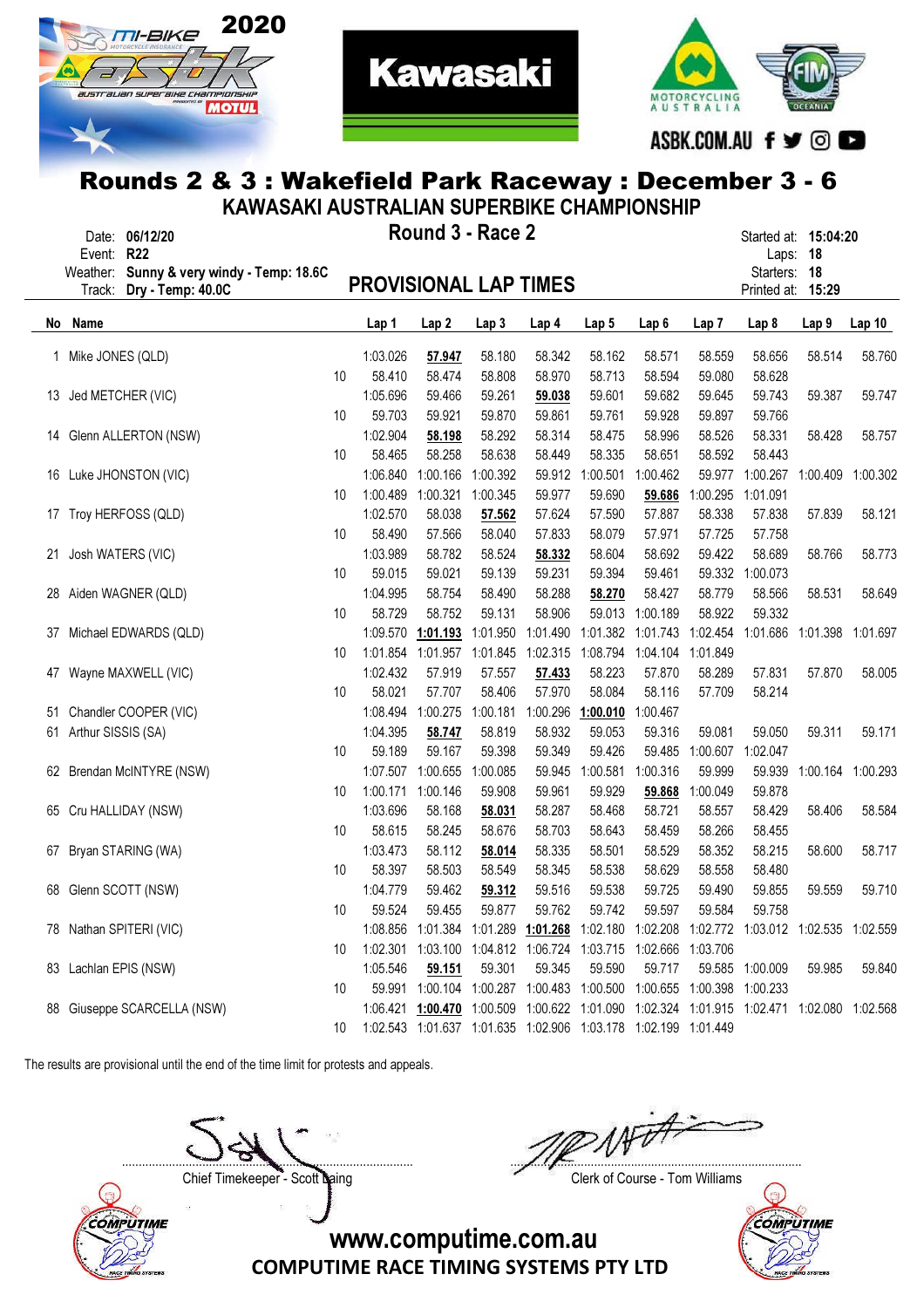



**Kawasaki** 

|                |                                           |         |         |          | KAWASAKI AUSTRALIAN SUPERBIKE CHAMPIONSHIP |                               |         |              |                      |  |
|----------------|-------------------------------------------|---------|---------|----------|--------------------------------------------|-------------------------------|---------|--------------|----------------------|--|
|                | Date: 06/12/20                            |         |         |          | Round 3 - Race 2                           |                               |         |              | Started at: 15:04:20 |  |
|                | Event: R22                                |         |         |          |                                            |                               |         |              | Laps: 18             |  |
|                | Weather: Sunny & very windy - Temp: 18.6C |         |         |          |                                            |                               |         | Starters: 18 |                      |  |
|                | Track: Dry - Temp: 40.0C                  |         |         |          | <b>PROVISIONAL SPLIT TIMES</b>             |                               |         | Printed at:  | 15:29                |  |
| Lap            | Split 1                                   | Split 2 | Split 3 | Lap Time | Lap                                        | Split 1                       | Split 2 | Split 3      | Lap Time             |  |
|                |                                           |         |         |          |                                            |                               |         |              |                      |  |
|                | 1 Mike JONES (QLD) (6th)                  |         |         |          | 4                                          | 15.685                        | 22.364  | 20.265       | 58.314               |  |
| 1              | 20.252                                    | 22.565  | 20.209  | 1:03.026 | 5                                          | 15.805                        | 22.340  | 20.330       | 58.475               |  |
| 2              | 15.779                                    | 22.208  | 19.960  | 57.947   | 6                                          | 15.643                        | 22.516  | 20.837       | 58.996               |  |
| 3              | 15.795                                    | 22.205  | 20.180  | 58.180   | $\overline{7}$                             | 15.697                        | 22.499  | 20.330       | 58.526               |  |
| 4              | 15.719                                    | 22.404  | 20.219  | 58.342   | 8                                          | 15.681                        | 22.314  | 20.336       | 58.331               |  |
| 5              | 15.763                                    | 22.211  | 20.188  | 58.162   | 9                                          | 15.664                        | 22.421  | 20.343       | 58.428               |  |
| 6              | 15.686                                    | 22.468  | 20.417  | 58.571   | 10                                         | 15.772                        | 22.510  | 20.475       | 58.757               |  |
| 7              | 15.859                                    | 22.499  | 20.201  | 58.559   | 11                                         | 15.745                        | 22.436  | 20.284       | 58.465               |  |
| 8              | 15.856                                    | 22.425  | 20.375  | 58.656   | 12                                         | 15.633                        | 22.455  | 20.170       | 58.258               |  |
| 9              | 15.909                                    | 22.343  | 20.262  | 58.514   | 13                                         | 15.862                        | 22.431  | 20.345       | 58.638               |  |
| $10$           | 15.938                                    | 22.547  | 20.275  | 58.760   | 14                                         | 15.717                        | 22.503  | 20.229       | 58.449               |  |
| 11             | 15.819                                    | 22.363  | 20.228  | 58.410   | 15                                         | 15.638                        | 22.480  | 20.217       | 58.335               |  |
| 12             | 15.809                                    | 22.450  | 20.215  | 58.474   | 16                                         | 15.662                        | 22.615  | 20.374       | 58.651               |  |
| 13             | 15.853                                    | 22.440  | 20.515  | 58.808   | 17                                         | 15.770                        | 22.530  | 20.292       | 58.592               |  |
| 14             | 16.133                                    | 22.579  | 20.258  | 58.970   | 18                                         | 15.705                        | 22.488  | 20.250       | 58.443               |  |
| 15             | 15.882                                    | 22.499  | 20.332  | 58.713   |                                            |                               |         |              |                      |  |
| $16\,$         | 15.739                                    | 22.521  | 20.334  | 58.594   |                                            | 16 Luke JHONSTON (VIC) (14th) |         |              |                      |  |
| 17             | 16.232                                    | 22.553  | 20.295  | 59.080   | 1                                          | 22.439                        | 23.490  | 20.911       | 1:06.840             |  |
| 18             | 15.922                                    | 22.432  | 20.274  | 58.628   | 2                                          | 16.414                        | 23.015  | 20.737       | 1:00.166             |  |
|                |                                           |         |         |          | 3                                          | 16.450                        | 23.117  | 20.825       | 1:00.392             |  |
|                | 13 Jed METCHER (VIC) (11th)               |         |         |          | 4                                          | 16.311                        | 22.953  | 20.648       | 59.912               |  |
| 1              | 21.856                                    | 23.129  | 20.711  | 1:05.696 | 5                                          | 16.487                        | 23.157  | 20.857       | 1:00.501             |  |
| 2              | 16.267                                    | 22.768  | 20.431  | 59.466   | 6                                          | 16.377                        | 23.146  | 20.939       | 1:00.462             |  |
| 3              | 16.055                                    | 22.726  | 20.480  | 59.261   | $\overline{7}$                             | 16.244                        | 23.016  | 20.717       | 59.977               |  |
| 4              | 15.979                                    | 22.656  | 20.403  | 59.038   | 8                                          | 16.264                        | 22.942  | 21.061       | 1:00.267             |  |
| 5              | 16.140                                    | 22.860  | 20.601  | 59.601   | 9                                          | 16.457                        | 22.980  | 20.972       | 1:00.409             |  |
| 6              | 16.240                                    | 22.796  | 20.646  | 59.682   | 10                                         | 16.347                        | 23.063  | 20.892       | 1:00.302             |  |
| $\overline{7}$ | 16.216                                    | 22.772  | 20.657  | 59.645   | 11                                         | 16.263                        | 23.145  | 21.081       | 1:00.489             |  |
| 8              | 16.140                                    | 22.708  | 20.895  | 59.743   | 12                                         | 16.388                        | 23.099  | 20.834       | 1:00.321             |  |
| 9              | 16.069                                    | 22.797  | 20.521  | 59.387   | 13                                         | 16.143                        | 23.156  | 21.046       | 1:00.345             |  |
| $10$           | 16.107                                    | 22.966  | 20.674  | 59.747   | 14                                         | 16.151                        | 23.127  | 20.699       | 59.977               |  |
| 11             | 16.115                                    | 22.886  | 20.702  | 59.703   | 15                                         | 16.099                        | 22.994  | 20.597       | 59.690               |  |
| 12             | 15.982                                    | 23.279  | 20.660  | 59.921   | 16                                         | 16.114                        | 22.982  | 20.590       | 59.686               |  |
| 13             | 16.114                                    | 23.063  | 20.693  | 59.870   | 17                                         | 16.232                        | 23.233  | 20.830       | 1:00.295             |  |
| 14             | 16.197                                    | 23.047  | 20.617  | 59.861   | 18                                         | 16.183                        | 22.992  | 21.916       | 1:01.091             |  |
| 15             | 16.152                                    | 22.960  | 20.649  | 59.761   |                                            |                               |         |              |                      |  |
| 16             | 16.128                                    | 23.258  | 20.542  | 59.928   |                                            | 17 Troy HERFOSS (QLD) (1st)   |         |              |                      |  |
| 17             | 16.220                                    | 23.081  | 20.596  | 59.897   | $\mathbf{1}$                               | 19.593                        | 22.410  | 20.567       | 1:02.570             |  |
| 18             | 16.017                                    | 23.061  | 20.688  | 59.766   | 2                                          | 15.613                        | 22.241  | 20.184       | 58.038               |  |
|                |                                           |         |         |          | 3                                          | 15.478                        | 22.107  | 19.977       | 57.562               |  |
|                | 14 Glenn ALLERTON (NSW) (4th)             |         |         |          | 4                                          | 15.589                        | 22.036  | 19.999       | 57.624               |  |
| $\mathbf{1}$   | 20.060                                    | 22.548  | 20.296  | 1:02.904 | 5                                          | 15.424                        | 22.068  | 20.098       | 57.590               |  |
| $\overline{2}$ | 15.673                                    | 22.211  | 20.314  | 58.198   | 6                                          | 15.419                        | 22.217  | 20.251       | 57.887               |  |



....................................................................................... .......................................................................................

Chief Timekeeper - Scott Laing Chief Timekeeper - Scott Laing



COMPUTIME RACE TIMING SYSTEMS PTY LTD www.computime.com.au

3 15.817 22.337 20.138 58.292 7 15.939 22.342 20.057 58.338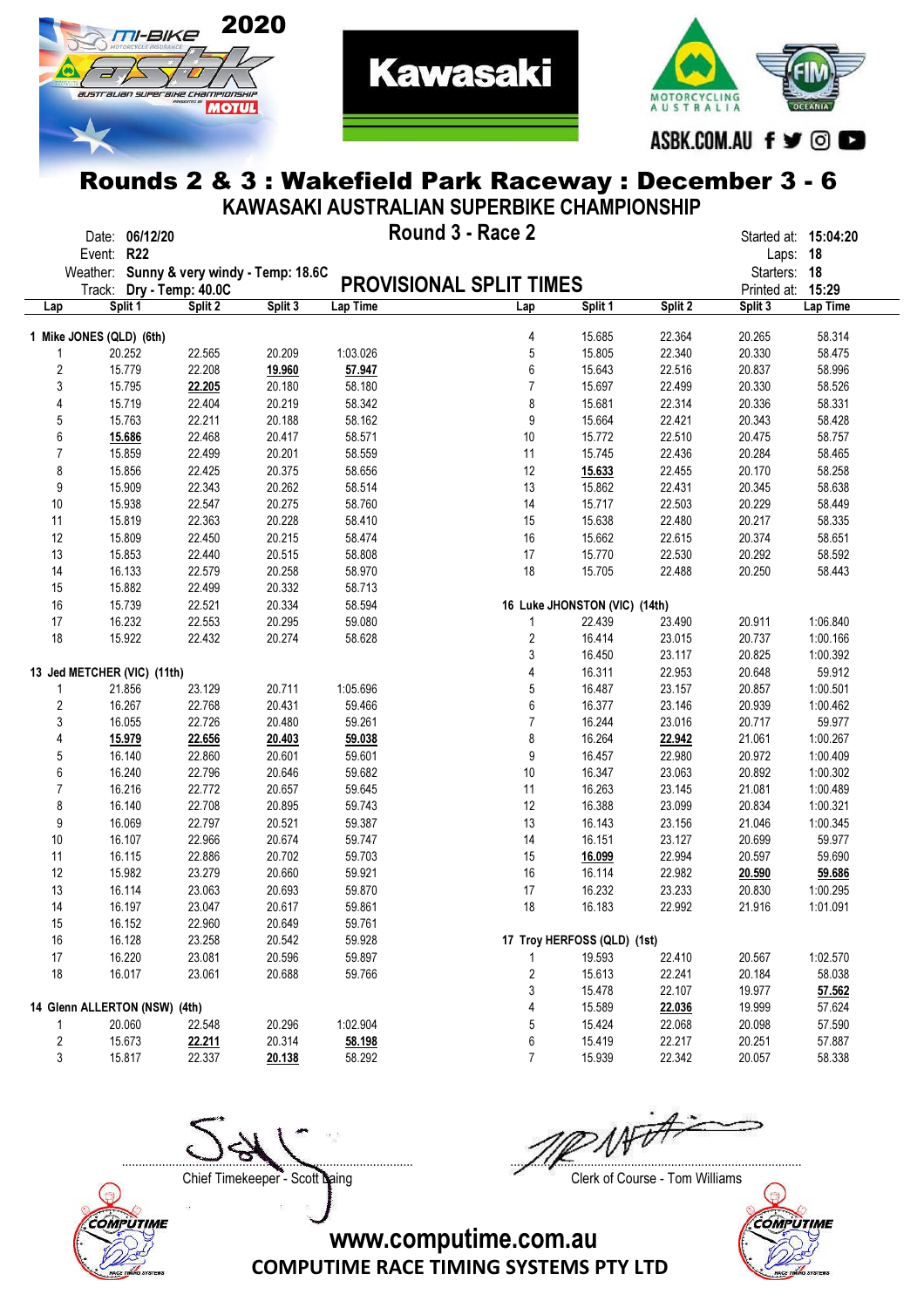



**Kawasaki** 

|     |                                           |                   |         |          | KAWASAKI AUSTRALIAN SUPERBIKE CHAMPIONSHIP |                                 |         |             |                      |  |
|-----|-------------------------------------------|-------------------|---------|----------|--------------------------------------------|---------------------------------|---------|-------------|----------------------|--|
|     | Date: 06/12/20                            |                   |         |          | Round 3 - Race 2                           |                                 |         |             | Started at: 15:04:20 |  |
|     | Event: R22                                |                   |         |          |                                            |                                 |         | Laps:       | 18                   |  |
|     | Weather: Sunny & very windy - Temp: 18.6C |                   |         |          |                                            |                                 |         | Starters:   | 18                   |  |
|     | Track:                                    | Dry - Temp: 40.0C |         |          | <b>PROVISIONAL SPLIT TIMES</b>             |                                 |         | Printed at: | 15:29                |  |
| Lap | Split 1                                   | Split 2           | Split 3 | Lap Time | Lap                                        | Split 1                         | Split 2 | Split 3     | Lap Time             |  |
|     |                                           |                   |         |          |                                            |                                 |         |             |                      |  |
| 8   | 15.463                                    | 22.239            | 20.136  | 57.838   | 12                                         | 15.854                          | 22.569  | 20.329      | 58.752               |  |
| 9   | 15.445                                    | 22.289            | 20.105  | 57.839   | 13                                         | 15.818                          | 22.709  | 20.604      | 59.131               |  |
| 10  | 15.429                                    | 22.399            | 20.293  | 58.121   | 14                                         | 15.904                          | 22.604  | 20.398      | 58.906               |  |
| 11  | 15.967                                    | 22.468            | 20.055  | 58.490   | 15                                         | 15.936                          | 22.686  | 20.391      | 59.013               |  |
| 12  | 15.384                                    | 22.214            | 19.968  | 57.566   | 16                                         | 16.022                          | 23.809  | 20.358      | 1:00.189             |  |
| 13  | 15.505                                    | 22.476            | 20.059  | 58.040   | 17                                         | 15.838                          | 22.672  | 20.412      | 58.922               |  |
| 14  | 15.419                                    | 22.408            | 20.006  | 57.833   | 18                                         | 16.030                          | 22.788  | 20.514      | 59.332               |  |
| 15  | 15.555                                    | 22.328            | 20.196  | 58.079   |                                            |                                 |         |             |                      |  |
| 16  | 15.610                                    | 22.286            | 20.075  | 57.971   |                                            | 37 Michael EDWARDS (QLD) (16th) |         |             |                      |  |
| 17  | 15.435                                    | 22.262            | 20.028  | 57.725   | 1                                          | 23.943                          | 24.343  | 21.284      | 1:09.570             |  |
| 18  | 15.347                                    | 22.253            | 20.158  | 57.758   | 2                                          | 16.464                          | 23.763  | 20.966      | 1:01.193             |  |
|     |                                           |                   |         |          | 3                                          | 16.601                          | 24.186  | 21.163      | 1:01.950             |  |
|     | 21 Josh WATERS (VIC) (8th)                |                   |         |          | 4                                          | 16.329                          | 24.188  | 20.973      | 1:01.490             |  |
| 1   | 20.837                                    | 22.787            | 20.365  | 1:03.989 | 5                                          | 16.360                          | 23.938  | 21.084      | 1:01.382             |  |
| 2   | 15.871                                    | 22.614            | 20.297  | 58.782   | 6                                          | 16.723                          | 23.966  | 21.054      | 1:01.743             |  |
| 3   | 15.715                                    | 22.542            | 20.267  | 58.524   | $\overline{7}$                             | 17.490                          | 23.931  | 21.033      | 1:02.454             |  |
| 4   | 15.576                                    | 22.548            | 20.208  | 58.332   | 8                                          | 16.496                          | 23.917  | 21.273      | 1:01.686             |  |
| 5   | 15.690                                    | 22.578            | 20.336  | 58.604   | 9                                          | 16.635                          | 23.774  | 20.989      | 1:01.398             |  |
| 6   | 15.671                                    | 22.695            | 20.326  | 58.692   | 10                                         | 16.648                          | 23.955  | 21.094      | 1:01.697             |  |
| 7   | 15.940                                    | 23.182            | 20.300  | 59.422   | 11                                         | 16.595                          | 24.030  | 21.229      | 1:01.854             |  |
| 8   | 15.697                                    | 22.602            | 20.390  | 58.689   | 12                                         | 16.611                          | 23.921  | 21.425      | 1:01.957             |  |
| 9   | 15.696                                    | 22.725            | 20.345  | 58.766   | 13                                         | 16.611                          | 24.044  | 21.190      | 1:01.845             |  |
| 10  | 15.792                                    | 22.613            | 20.368  | 58.773   | 14                                         | 16.757                          | 24.188  | 21.370      | 1:02.315             |  |
| 11  | 15.883                                    | 22.758            | 20.374  | 59.015   | 15                                         | 17.905                          | 24.131  | 26.758      | 1:08.794             |  |
| 12  | 15.847                                    | 22.756            | 20.418  | 59.021   | 16                                         | 18.181                          | 24.324  | 21.599      | 1:04.104             |  |
| 13  | 15.760                                    | 22.926            | 20.453  | 59.139   | 17                                         | 16.806                          | 23.830  | 21.213      | 1:01.849             |  |
| 14  | 15.929                                    | 22.896            | 20.406  | 59.231   |                                            |                                 |         |             |                      |  |
| 15  | 15.937                                    | 22.851            | 20.606  | 59.394   |                                            | 47 Wayne MAXWELL (VIC) (2nd)    |         |             |                      |  |
| 16  | 15.898                                    | 23.039            | 20.524  | 59.461   | 1                                          | 19.842                          | 22.519  | 20.071      | 1:02.432             |  |
| 17  | 15.913                                    | 22.838            | 20.581  | 59.332   | 2                                          | 15.600                          | 22.211  | 20.108      | 57.919               |  |
| 18  | 16.040                                    | 23.137            | 20.896  | 1:00.073 | 3                                          | 15.425                          | 22.187  | 19.945      | 57.557               |  |
|     |                                           |                   |         |          | 4                                          | 15.373                          | 22.099  | 19.961      | 57.433               |  |
|     | 28 Aiden WAGNER (QLD) (7th)               |                   |         |          | 5                                          | 15.508                          | 22.211  | 20.504      | 58.223               |  |
|     | 21.389                                    | 23.017            | 20.589  | 1:04.995 | 6                                          | 15.513                          | 22.298  | 20.059      | 57.870               |  |
| 2   | 15.976                                    | 22.649            | 20.129  | 58.754   | $\overline{7}$                             | 15.944                          | 22.358  | 19.987      | 58.289               |  |
| 3   | 15.588                                    | 22.576            | 20.326  | 58.490   | 8                                          | 15.592                          | 22.213  | 20.026      | 57.831               |  |
| 4   | 15.781                                    | 22.319            | 20.188  | 58.288   | 9                                          | 15.635                          | 22.243  | 19.992      | 57.870               |  |
| 5   | 15.767                                    | 22.248            | 20.255  | 58.270   | 10                                         | 15.542                          | 22.403  | 20.060      | 58.005               |  |
| 6   | 15.724                                    | 22.315            | 20.388  | 58.427   | 11                                         | 15.783                          | 22.285  | 19.953      | 58.021               |  |
| 7   | 15.859                                    | 22.754            | 20.166  | 58.779   | 12                                         | 15.420                          | 22.235  | 20.052      | 57.707               |  |
| 8   | 15.730                                    | 22.370            | 20.466  | 58.566   | 13                                         | 15.684                          | 22.356  | 20.366      | 58.406               |  |
| 9   | 15.770                                    | 22.470            | 20.291  | 58.531   | 14                                         | 15.645                          | 22.348  | 19.977      | 57.970               |  |



....................................................................................... .......................................................................................

Chief Timekeeper - Scott Laing Chief Timekeeper - Scott Laing



COMPUTIME RACE TIMING SYSTEMS PTY LTD www.computime.com.au

10 15.794 22.598 20.257 58.649 15 15.652 22.307 20.125 58.084 11 15.773 22.719 20.237 58.729 16 15.626 22.317 20.173 58.116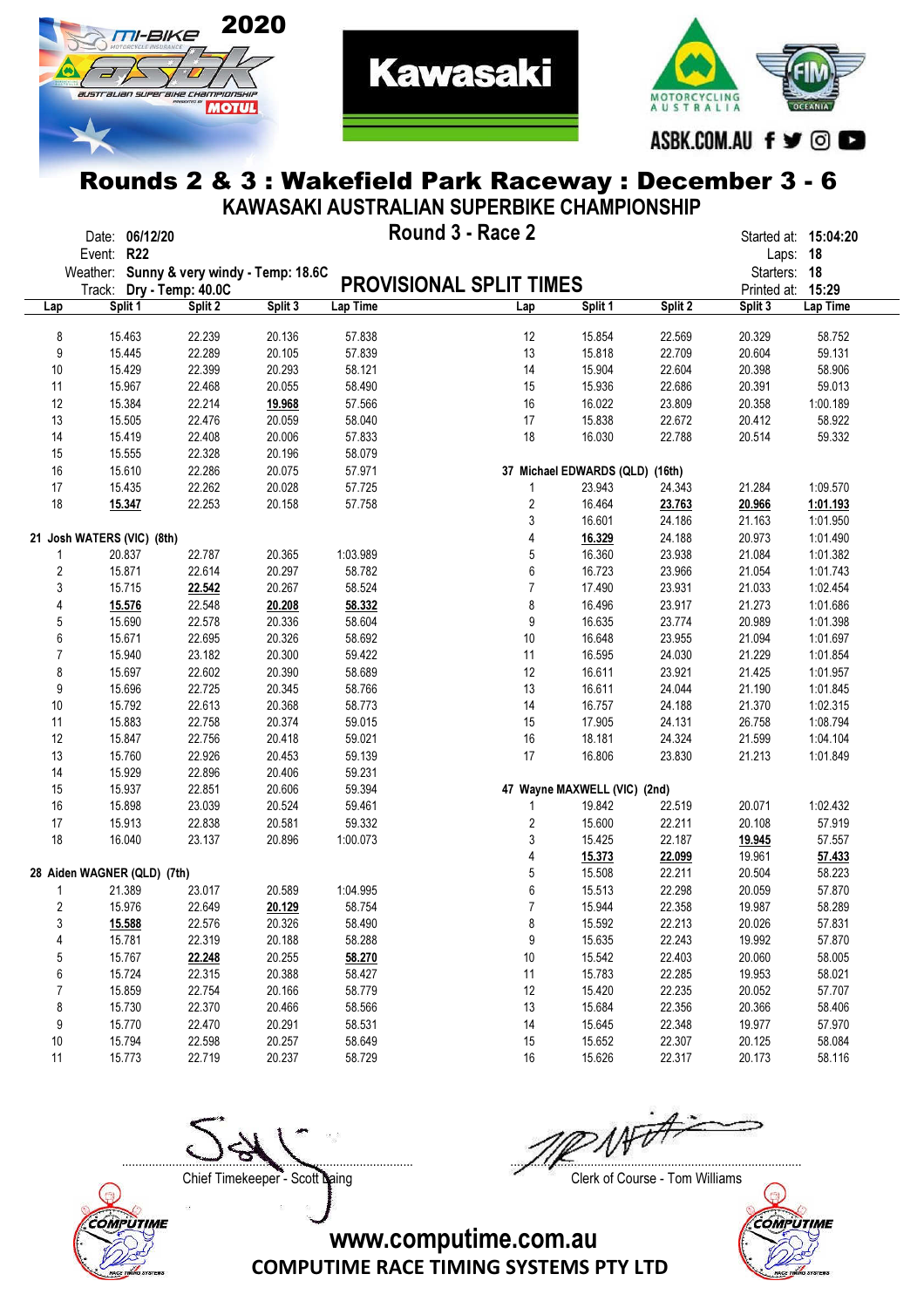



**Kawasaki** 

|                |                                |                |                                           |         |          | KAWASAKI AUSTRALIAN SUPERBIKE CHAMPIONSHIP |                             |         |              |                      |
|----------------|--------------------------------|----------------|-------------------------------------------|---------|----------|--------------------------------------------|-----------------------------|---------|--------------|----------------------|
|                |                                | Date: 06/12/20 |                                           |         |          | Round 3 - Race 2                           |                             |         |              | Started at: 15:04:20 |
|                | Event: R22                     |                |                                           |         |          |                                            |                             |         |              | Laps: 18             |
|                |                                |                | Weather: Sunny & very windy - Temp: 18.6C |         |          |                                            |                             |         | Starters: 18 |                      |
|                |                                |                | Track: Dry - Temp: 40.0C                  |         |          | <b>PROVISIONAL SPLIT TIMES</b>             |                             |         | Printed at:  | 15:29                |
| Lap            |                                | Split 1        | Split 2                                   | Split 3 | Lap Time | Lap                                        | Split 1                     | Split 2 | Split 3      | Lap Time             |
|                |                                |                |                                           |         |          |                                            |                             |         |              |                      |
| 17             |                                | 15.450         | 22.211                                    | 20.048  | 57.709   | 13                                         | 15.954                      | 23.190  | 20.764       | 59.908               |
| 18             |                                | 15.533         | 22.457                                    | 20.224  | 58.214   | 14                                         | 16.292                      | 22.986  | 20.683       | 59.961               |
|                |                                |                |                                           |         |          | 15                                         | 16.167                      | 23.007  | 20.755       | 59.929               |
|                | 51 Chandler COOPER (VIC) (DNF) |                |                                           |         |          | 16                                         | 16.219                      | 23.049  | 20.600       | 59.868               |
| 1              |                                | 23.253         | 23.939                                    | 21.302  | 1:08.494 | 17                                         | 16.171                      | 23.114  | 20.764       | 1:00.049             |
| 2              |                                | 16.256         | 23.156                                    | 20.863  | 1:00.275 | 18                                         | 16.198                      | 23.015  | 20.665       | 59.878               |
| 3              |                                | 15.933         | 23.150                                    | 21.098  | 1:00.181 |                                            |                             |         |              |                      |
| 4              |                                | 16.271         | 23.180                                    | 20.845  | 1:00.296 |                                            | 65 Cru HALLIDAY (NSW) (5th) |         |              |                      |
| 5              |                                | 16.119         | 22.994                                    | 20.897  | 1:00.010 | 1                                          | 20.694                      | 22.557  | 20.445       | 1:03.696             |
| 6              |                                | 16.474         | 23.014                                    | 20.979  | 1:00.467 | $\sqrt{2}$                                 | 15.900                      | 22.169  | 20.099       | 58.168               |
|                |                                |                |                                           |         |          | 3                                          | 15.674                      | 22.216  | 20.141       | 58.031               |
|                | 61 Arthur SISSIS (SA) (9th)    |                |                                           |         |          | 4                                          | 15.718                      | 22.367  | 20.202       | 58.287               |
| 1              |                                | 20.998         | 23.053                                    | 20.344  | 1:04.395 | $\sqrt{5}$                                 | 15.890                      | 22.289  | 20.289       | 58.468               |
| $\overline{2}$ |                                | 15.871         | 22.594                                    | 20.282  | 58.747   | $\boldsymbol{6}$                           | 15.742                      | 22.457  | 20.522       | 58.721               |
| 3              |                                | 15.892         | 22.690                                    | 20.237  | 58.819   | $\overline{7}$                             | 15.894                      | 22.383  | 20.280       | 58.557               |
| 4              |                                | 15.886         | 22.803                                    | 20.243  | 58.932   | 8                                          | 15.697                      | 22.376  | 20.356       | 58.429               |
| 5              |                                | 15.924         | 22.672                                    | 20.457  | 59.053   | 9                                          | 15.706                      | 22.364  | 20.336       | 58.406               |
| 6              |                                | 15.923         | 22.981                                    | 20.412  | 59.316   | 10                                         | 15.771                      | 22.488  | 20.325       | 58.584               |
| 7              |                                | 15.910         | 22.802                                    | 20.369  | 59.081   | 11                                         | 15.856                      | 22.522  | 20.237       | 58.615               |
| 8              |                                | 15.873         | 22.712                                    | 20.465  | 59.050   | 12                                         | 15.674                      | 22.373  | 20.198       | 58.245               |
| 9              |                                | 16.034         | 22.777                                    | 20.500  | 59.311   | 13                                         | 15.982                      | 22.338  | 20.356       | 58.676               |
| $10$           |                                | 15.853         | 22.867                                    | 20.451  | 59.171   | 14                                         | 16.076                      | 22.457  | 20.170       | 58.703               |
| 11             |                                | 15.944         | 22.840                                    | 20.405  | 59.189   | 15                                         | 15.997                      | 22.403  | 20.243       | 58.643               |
| 12             |                                | 15.903         | 22.887                                    | 20.377  | 59.167   | 16                                         | 15.827                      | 22.447  | 20.185       | 58.459               |
| 13             |                                | 15.937         | 22.894                                    | 20.567  | 59.398   | 17                                         | 15.739                      | 22.453  | 20.074       | 58.266               |
| 14             |                                | 15.981         | 22.864                                    | 20.504  | 59.349   | 18                                         | 15.715                      | 22.522  | 20.218       | 58.455               |
| 15             |                                | 16.002         | 22.971                                    | 20.453  | 59.426   |                                            |                             |         |              |                      |
| 16             |                                | 15.985         | 22.928                                    | 20.572  | 59.485   |                                            | 67 Bryan STARING (WA) (3rd) |         |              |                      |
| 17             |                                | 16.088         | 24.012                                    | 20.507  | 1:00.607 | 1                                          | 20.437                      | 22.587  | 20.449       | 1:03.473             |
| 18             |                                | 16.322         | 24.768                                    | 20.957  | 1:02.047 | 2                                          | 15.780                      | 22.246  | 20.086       | 58.112               |
|                |                                |                |                                           |         |          | 3                                          | 15.652                      | 22.327  | 20.035       | 58.014               |
|                |                                |                | 62 Brendan McINTYRE (NSW) (13th)          |         |          | 4                                          | 15.697                      | 22.383  | 20.255       | 58.335               |
| 1              |                                | 22.823         | 23.498                                    | 21.186  | 1:07.507 | 5                                          | 15.803                      | 22.405  | 20.293       | 58.501               |
| $\overline{2}$ |                                | 16.518         | 23.186                                    | 20.951  | 1:00.655 | 6                                          | 15.677                      | 22.488  | 20.364       | 58.529               |
| 3              |                                | 16.084         | 23.119                                    | 20.882  | 1:00.085 | $\overline{7}$                             | 15.736                      | 22.470  | 20.146       | 58.352               |
| 4              |                                | 16.192         | 22.984                                    | 20.769  | 59.945   | 8                                          | 15.651                      | 22.368  | 20.196       | 58.215               |
| 5              |                                | 16.317         | 23.550                                    | 20.714  | 1:00.581 | 9                                          | 15.966                      | 22.435  | 20.199       | 58.600               |
| 6              |                                | 16.303         | 23.187                                    | 20.826  | 1:00.316 | 10                                         | 15.932                      | 22.564  | 20.221       | 58.717               |
| 7              |                                | 16.168         | 23.171                                    | 20.660  | 59.999   | 11                                         | 15.887                      | 22.360  | 20.150       | 58.397               |
| 8              |                                | 16.030         | 22.962                                    | 20.947  | 59.939   | 12                                         | 15.884                      | 22.445  | 20.174       | 58.503               |
| 9              |                                | 16.093         | 23.170                                    | 20.901  | 1:00.164 | 13                                         | 15.876                      | 22.413  | 20.260       | 58.549               |
| 10             |                                | 16.242         | 23.180                                    | 20.871  | 1:00.293 | 14                                         | 15.750                      | 22.397  | 20.198       | 58.345               |
| 11             |                                | 16.112         | 23.319                                    | 20.740  | 1:00.171 | 15                                         | 15.695                      | 22.614  | 20.229       | 58.538               |
|                |                                |                |                                           |         |          |                                            |                             |         |              |                      |



....................................................................................... .......................................................................................

Chief Timekeeper - Scott Laing Chief Timekeeper - Scott Laing



COMPUTIME RACE TIMING SYSTEMS PTY LTD www.computime.com.au

12 16.099 23.080 20.967 1:00.146 16 15.716 22.572 20.341 58.629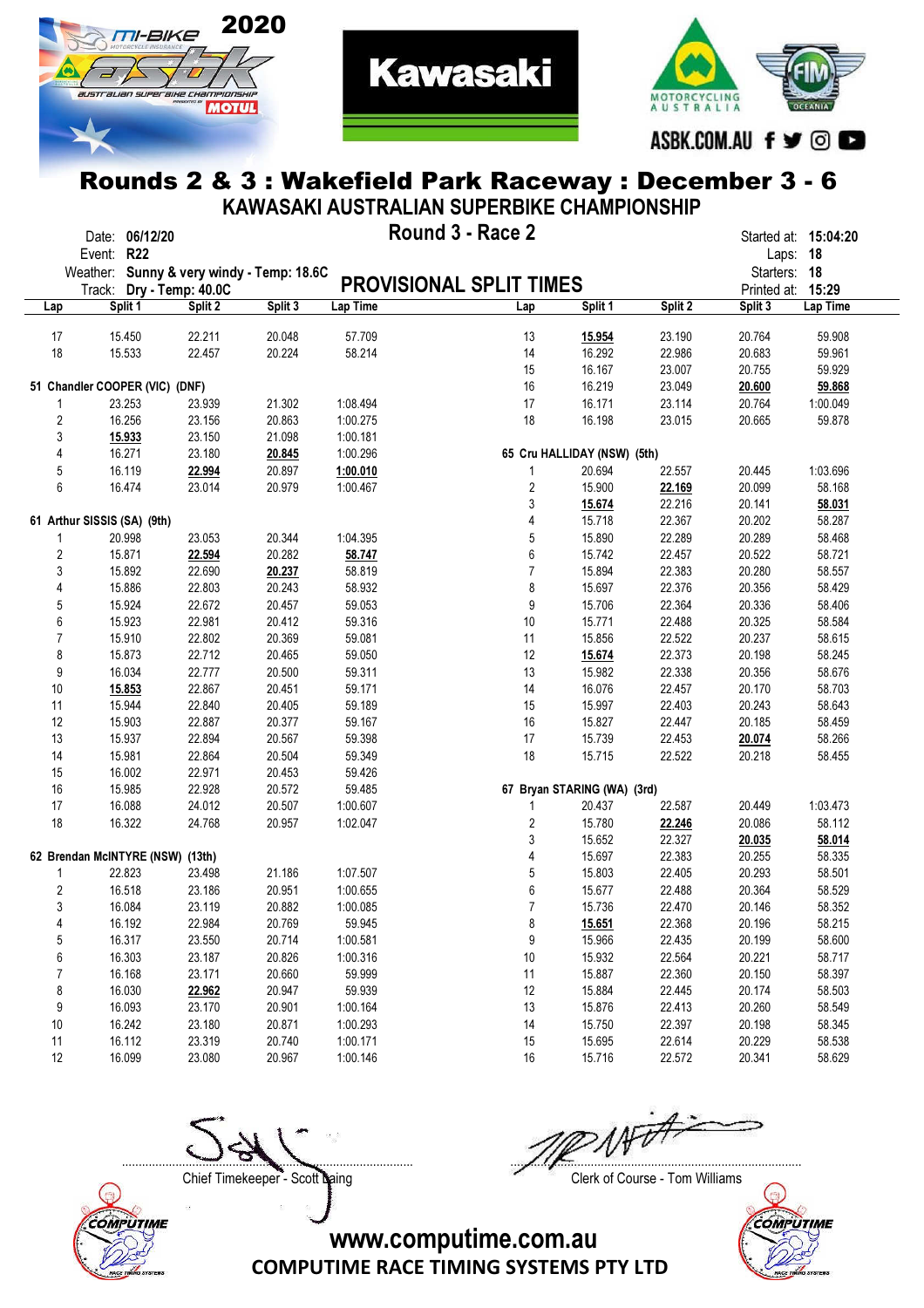



**Kawasaki** 

|                |                                |                                           |         |                 | KAWASAKI AUSTRALIAN SUPERBIKE CHAMPIONSHIP |                              |                                    |              |                      |  |
|----------------|--------------------------------|-------------------------------------------|---------|-----------------|--------------------------------------------|------------------------------|------------------------------------|--------------|----------------------|--|
|                | Date: 06/12/20                 |                                           |         |                 | Round 3 - Race 2                           |                              |                                    |              | Started at: 15:04:20 |  |
|                | Event: R22                     |                                           |         |                 |                                            |                              |                                    |              | Laps: 18             |  |
|                |                                | Weather: Sunny & very windy - Temp: 18.6C |         |                 |                                            |                              |                                    | Starters: 18 |                      |  |
|                | Track:                         | Dry - Temp: 40.0C                         |         |                 | <b>PROVISIONAL SPLIT TIMES</b>             |                              |                                    | Printed at:  | 15:29                |  |
| Lap            | Split 1                        | Split 2                                   | Split 3 | <b>Lap Time</b> | Lap                                        | Split 1                      | Split 2                            | Split 3      | Lap Time             |  |
|                |                                |                                           |         |                 |                                            |                              |                                    |              |                      |  |
| 17             | 15.740                         | 22.491                                    | 20.327  | 58.558          |                                            | 83 Lachlan EPIS (NSW) (12th) |                                    |              |                      |  |
| 18             | 15.720                         | 22.515                                    | 20.245  | 58.480          | 1                                          | 21.698                       | 23.044                             | 20.804       | 1:05.546             |  |
|                |                                |                                           |         |                 | $\overline{\mathbf{c}}$                    | 15.976                       | 22.614                             | 20.561       | 59.151               |  |
|                | 68 Glenn SCOTT (NSW) (10th)    |                                           |         |                 | 3                                          | 15.740                       | 22.886                             | 20.675       | 59.301               |  |
| 1              | 21.309                         | 22.889                                    | 20.581  | 1:04.779        | 4                                          | 15.929                       | 22.849                             | 20.567       | 59.345               |  |
| 2              | 16.092                         | 22.970                                    | 20.400  | 59.462          | 5                                          | 15.908                       | 22.996                             | 20.686       | 59.590               |  |
| 3              | 15.962                         | 22.915                                    | 20.435  | 59.312          | 6                                          | 16.042                       | 22.908                             | 20.767       | 59.717               |  |
| 4              | 16.207                         | 22.786                                    | 20.523  | 59.516          | $\overline{7}$                             | 16.073                       | 22.819                             | 20.693       | 59.585               |  |
| 5              | 16.055                         | 22.908                                    | 20.575  | 59.538          | 8                                          | 16.044                       | 22.790                             | 21.175       | 1:00.009             |  |
| 6              | 16.187                         | 22.850                                    | 20.688  | 59.725          | 9                                          | 16.227                       | 22.908                             | 20.850       | 59.985               |  |
| $\overline{7}$ | 16.055                         | 22.957                                    | 20.478  | 59.490          | 10                                         | 16.071                       | 22.941                             | 20.828       | 59.840               |  |
| 8              | 16.117                         | 22.940                                    | 20.798  | 59.855          | 11                                         | 16.098                       | 22.925                             | 20.968       | 59.991               |  |
| 9              | 15.941                         | 23.014                                    | 20.604  | 59.559          | 12                                         | 16.000                       | 23.128                             | 20.976       | 1:00.104             |  |
| 10             | 16.119                         | 23.064                                    | 20.527  | 59.710          | 13                                         | 16.074                       | 23.111                             | 21.102       | 1:00.287             |  |
| 11             | 16.040                         | 22.818                                    | 20.666  | 59.524          | 14                                         | 16.105                       | 23.349                             | 21.029       | 1:00.483             |  |
| 12             | 16.059                         | 22.849                                    | 20.547  | 59.455          | 15                                         | 16.139                       | 23.376                             | 20.985       | 1:00.500             |  |
| 13             | 16.137                         | 23.065                                    | 20.675  | 59.877          | 16                                         | 16.346                       | 23.273                             | 21.036       | 1:00.655             |  |
| 14             | 16.084                         | 23.064                                    | 20.614  | 59.762          | 17                                         | 16.106                       | 23.236                             | 21.056       | 1:00.398             |  |
| 15             | 16.188                         | 22.968                                    | 20.586  | 59.742          | 18                                         | 16.033                       | 23.300                             | 20.900       | 1:00.233             |  |
| 16             | 16.157                         | 22.871                                    | 20.569  | 59.597          |                                            |                              |                                    |              |                      |  |
| 17             | 16.111                         | 22.892                                    | 20.581  | 59.584          |                                            |                              | 88 Giuseppe SCARCELLA (NSW) (15th) |              |                      |  |
| 18             | 16.122                         | 22.994                                    | 20.642  | 59.758          | 1                                          | 22.123                       | 23.287                             | 21.011       | 1:06.421             |  |
|                |                                |                                           |         |                 | $\overline{\mathbf{c}}$                    | 16.336                       | 23.049                             | 21.085       | 1:00.470             |  |
|                | 78 Nathan SPITERI (VIC) (17th) |                                           |         |                 | 3                                          | 16.282                       | 23.090                             | 21.137       | 1:00.509             |  |
| 1              | 23.574                         | 23.992                                    | 21.290  | 1:08.856        | 4                                          | 16.604                       | 22.982                             | 21.036       | 1:00.622             |  |
| 2              | 16.670                         | 23.577                                    | 21.137  | 1:01.384        | 5                                          | 16.343                       | 23.462                             | 21.285       | 1:01.090             |  |
| 3              | 16.753                         | 23.350                                    | 21.186  | 1:01.289        | 6                                          | 17.266                       | 23.671                             | 21.387       | 1:02.324             |  |
| 4              | 16.568                         | 23.669                                    | 21.031  | 1:01.268        | $\overline{7}$                             | 16.549                       | 23.508                             | 21.858       | 1:01.915             |  |
| 5              | 16.893                         | 23.834                                    | 21.453  | 1:02.180        | 8                                          | 16.889                       | 23.641                             | 21.941       | 1:02.471             |  |
| 6              | 16.945                         | 23.737                                    | 21.526  | 1:02.208        | 9                                          | 16.790                       | 23.557                             | 21.733       | 1:02.080             |  |
| 7              | 17.096                         | 23.821                                    | 21.855  | 1:02.772        | 10                                         | 17.017                       | 23.738                             | 21.813       | 1:02.568             |  |
| 8              | 17.186                         | 23.974                                    | 21.852  | 1:03.012        | 11                                         | 17.103                       | 23.893                             | 21.547       | 1:02.543             |  |
| 9              | 17.051                         | 24.064                                    | 21.420  | 1:02.535        | 12                                         | 16.772                       | 23.572                             | 21.293       | 1:01.637             |  |
| 10             | 16.900                         | 24.057                                    | 21.602  | 1:02.559        | 13                                         | 16.611                       | 23.583                             | 21.441       | 1:01.635             |  |
| 11             | 17.018                         | 23.902                                    | 21.381  | 1:02.301        | 14                                         | 17.057                       | 24.155                             | 21.694       | 1:02.906             |  |
| 12             | 17.233                         | 24.007                                    | 21.860  | 1:03.100        | 15                                         | 16.772                       | 23.545                             | 22.861       | 1:03.178             |  |
| 13             | 16.760                         | 26.265                                    | 21.787  | 1:04.812        | 16                                         | 16.344                       | 23.821                             | 22.034       | 1:02.199             |  |
| 14             | 17.208                         | 27.462                                    | 22.054  | 1:06.724        | 17                                         | 16.456                       | 23.203                             | 21.790       | 1:01.449             |  |
| 15             | 17.131                         | 24.626                                    | 21.958  | 1:03.715        |                                            |                              |                                    |              |                      |  |
| 16             | 17.100                         | 24.137                                    | 21.429  | 1:02.666        |                                            |                              |                                    |              |                      |  |
| 17             | 17.127                         | 24.795                                    | 21.784  | 1:03.706        |                                            |                              |                                    |              |                      |  |

The results are provisional until the end of the time limit for protests and appeals.



....................................................................................... .......................................................................................

Chief Timekeeper - Scott Laing Chief Timekeeper - Scott Laing

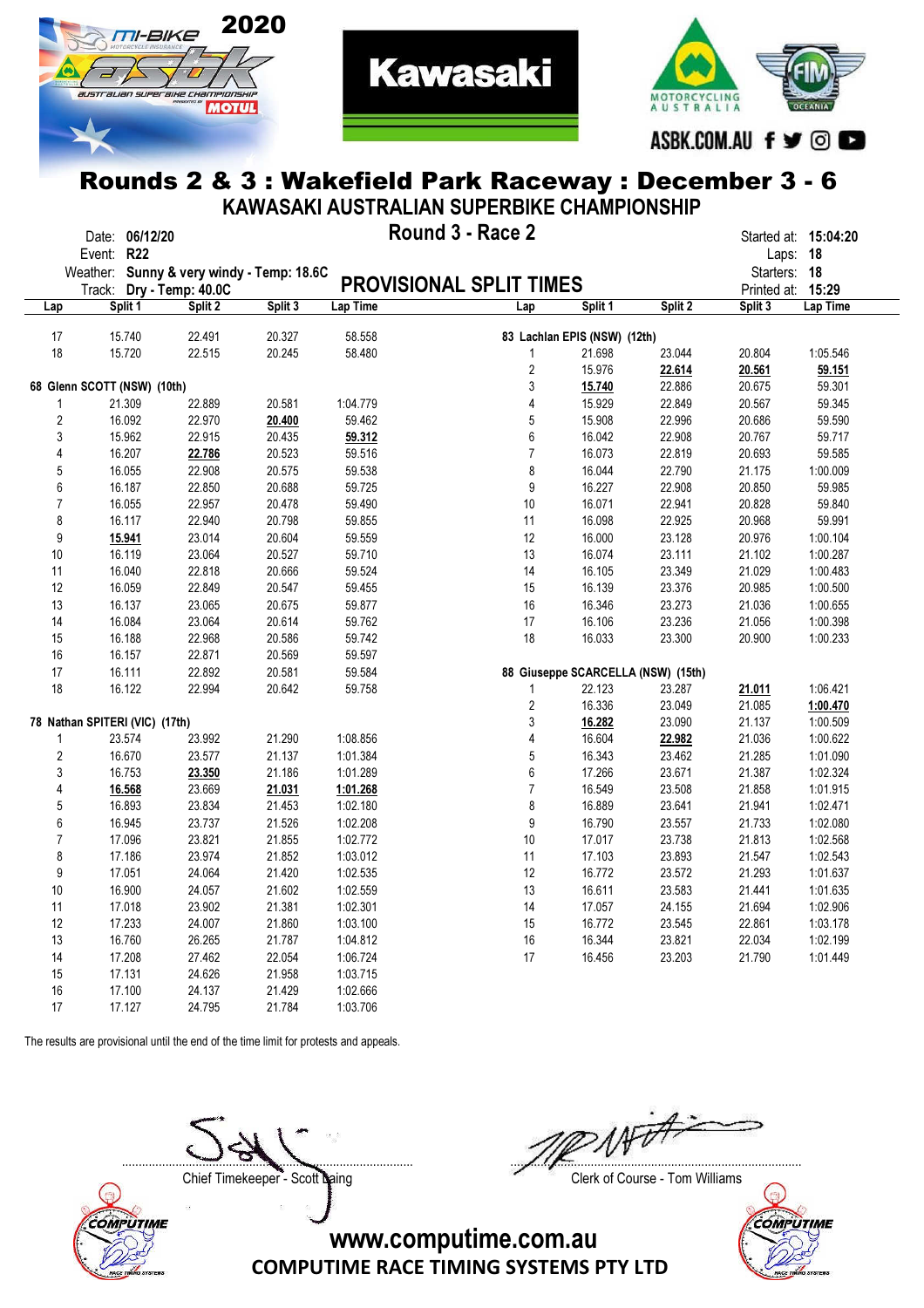



**Kawasaki** 

| KAWASAKI AUSTRALIAN SUPERBIKE CHAMPIONSHIP |  |
|--------------------------------------------|--|
|--------------------------------------------|--|

|     | Date: 06/12/20<br>Event: R22<br>Track: Dry - Temp: 40.0C |    | Round 3 - Race 2<br>Weather: Sunny & very windy - Temp: 18.6C<br>Track: Dry - Temp: 40.0C PROVISIONAL FASTEST LAPS SEQUENCE |                | Started at: 15:04:20<br>Laps: $18$<br>Starters: 18<br>Printed at: 15:29 |     |
|-----|----------------------------------------------------------|----|-----------------------------------------------------------------------------------------------------------------------------|----------------|-------------------------------------------------------------------------|-----|
|     | Race                                                     |    |                                                                                                                             |                | <b>Fastest</b>                                                          | On  |
| Lap | <b>Pos</b>                                               |    | No Name                                                                                                                     | <b>Machine</b> | Lap                                                                     | Lap |
|     |                                                          |    | 47 Wayne MAXWELL (VIC)                                                                                                      | Ducati V4R     | 1:02.432                                                                |     |
| 2   |                                                          |    | 47 Wayne MAXWELL (VIC)                                                                                                      | Ducati V4R     | 57.919                                                                  |     |
| 3   |                                                          |    | 47 Wayne MAXWELL (VIC)                                                                                                      | Ducati V4R     | 57.557                                                                  |     |
| 4   |                                                          | 47 | Wayne MAXWELL (VIC)                                                                                                         | Ducati V4R     | 57.433                                                                  | 4   |

The results are provisional until the end of the time limit for protests and appeals.



....................................................................................... .......................................................................................

Chief Timekeeper - Scott Laing Chief Timekeeper - Scott Laing

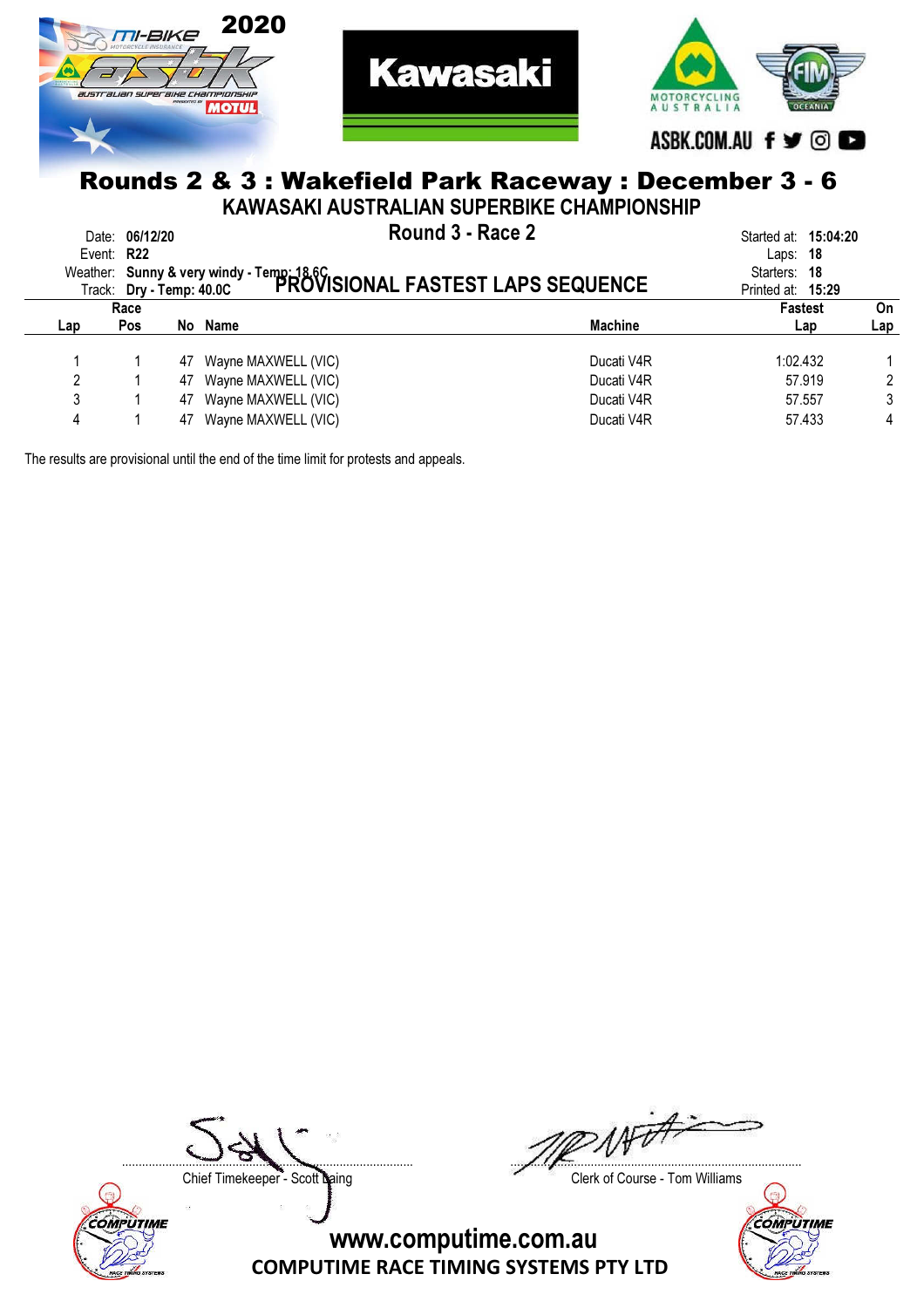



**Kawasaki** 

|                                                                                         |                  |                   |    | KAWASAKI AUSTRALIAN SUPERBIKE CHAMPIONSHIP |        |          |                              |                  |              |                    |        |             |                  |        |
|-----------------------------------------------------------------------------------------|------------------|-------------------|----|--------------------------------------------|--------|----------|------------------------------|------------------|--------------|--------------------|--------|-------------|------------------|--------|
| Round 3 - Race 2<br>06/12/20<br>Started at: 15:04:20<br>Date:<br>Event: R22<br>Laps: 18 |                  |                   |    |                                            |        |          |                              |                  |              |                    |        |             |                  |        |
|                                                                                         |                  |                   |    |                                            |        |          |                              |                  |              |                    |        |             |                  |        |
|                                                                                         | Weather:         |                   |    | Sunny & very windy - Temp: 18.6C           |        |          |                              |                  |              |                    |        |             | Starters: 18     |        |
|                                                                                         | Track:           | Dry - Temp: 40.0C |    |                                            |        |          | <b>PROVISIONAL LAP SHEET</b> |                  |              |                    |        | Printed at: | 15:29            |        |
| No                                                                                      | Lap Time         | Gap               | No | Lap Time                                   | Gap    | No       | Lap Time                     | Gap              | No           | Lap Time           | Gap    | No          | Lap Time         | Gap    |
|                                                                                         |                  |                   | 62 | 1:00.655                                   | 7.811  | 83       | 59.345                       | 8.002            | 21           | 58.692             | 5.652  | 67          | 58.215           | 4.084  |
|                                                                                         | Lap 1            |                   | 51 | 1:00.275                                   | 8.418  | 13       | 59.038                       | 8.120            | 28           | 58.427             | 5.953  | 14          | 58.331           | 4.589  |
| 47                                                                                      | 1:02.432         |                   | 78 | 1:01.384                                   | 9.889  | 16       | 59.912                       | 11.969           | 61           | 59.316             | 7.991  | 65          | 58.429           | 4.910  |
| 17                                                                                      | 1:02.570         | .138              | 37 | 1:01.193                                   | 10.412 | 88       | 1:00.622                     | 12.681           | 68           | 59.725             | 11.061 | 28          | 58.566           | 7.122  |
| 14                                                                                      | 1:02.904         | .472              |    |                                            |        | 62       | 59.945                       | 12.851           | 83           | 59.717             | 11.379 | 21          | 58.689           | 7.587  |
| 1                                                                                       | 1:03.026         | .594<br>1.041     | 47 | Lap <sub>3</sub><br>57.557                 |        | 51<br>78 | 1:00.296<br>1:01.268         | 13.905<br>17.456 | 13<br>16     | 59.682<br>1:00.462 | 11.473 | 61          | 59.050           | 9.946  |
| 67                                                                                      | 1:03.473         | 17.002            | 68 | 59.855                                     | 14.230 |          |                              |                  |              |                    |        |             |                  |        |
| 65                                                                                      | 1:03.696         | 17.818            | 13 | 59.743                                     | 14.685 |          |                              |                  |              |                    |        |             |                  |        |
| 21                                                                                      | 1:03.989         | 18.452            | 83 | 1:00.009                                   | 14.797 |          |                              |                  |              |                    |        |             |                  |        |
| 61                                                                                      | 1:04.395         | 20.165            | 16 | 1:00.267                                   | 21.070 |          |                              |                  |              |                    |        |             |                  |        |
| 68                                                                                      | 1:04.779         | 2.347             | 67 | 58.014                                     | 1.691  | 17       | 57.590                       |                  | 78           | 1:02.208           | 25.914 | 62          | 59.939           | 21.580 |
| 28                                                                                      | 1:04.995         | 2.563             | 65 | 58.031                                     | 1.987  | 47       | 58.223                       | .180             | 37           | 1:01.743           | 26.057 | 88          | 1:02.471         | 28.375 |
| 83                                                                                      | 1:05.546         | 3.114             | 21 | 58.524                                     | 3.387  | 1        | 58.162                       | 2.273            |              |                    |        | 37          | 1:01.686         | 34.021 |
| 13                                                                                      | 1:05.696         | 3.264             | 61 | 58.819                                     | 4.053  | 14       | 58.475                       | 2.799            |              | Lap <sub>7</sub>   |        | 78          | 1:03.012         | 35.522 |
| 88                                                                                      | 1:06.421         | 3.989             | 28 | 58.490                                     | 4.331  | 67       | 58.501                       | 3.051            | 17           | 58.338             |        |             |                  |        |
| 16                                                                                      | 1:06.840         | 4.408             | 68 | 59.312                                     | 5.645  | 65       | 58.468                       | 3.266            | 47           | 58.289             | .114   |             | Lap <sub>9</sub> |        |
| 62                                                                                      | 1:07.507         | 5.075             | 83 | 59.301                                     | 6.090  | 21       | 58.604                       | 4.847            | 1            | 58.559             | 3.178  | 17          | 57.839           |        |
| 51                                                                                      | 1:08.494         | 6.062             | 13 | 59.261                                     | 6.515  | 28       | 58.270                       | 5.413            | 67           | 58.352             | 3.707  | 47          | 57.870           | .138   |
| 78                                                                                      | 1:08.856         | 6.424             | 16 | 1:00.392                                   | 9.490  | 61       | 59.053                       | 6.562            | 14           | 58.526             | 4.096  | 1           | 58.514           | 4.671  |
| 37                                                                                      | 1:09.570         | 7.138             | 88 | 1:00.509                                   | 9.492  | 68       | 59.538                       | 9.223            | 65           | 58.557             | 4.319  | 67          | 58.600           | 4.845  |
|                                                                                         |                  |                   | 62 | 1:00.085                                   | 10.339 | 83       | 59.590                       | 9.549            | 28           | 58.779             | 6.394  | 14          | 58.428           | 5.178  |
|                                                                                         | Lap <sub>2</sub> |                   | 51 | 1:00.181                                   | 11.042 | 13       | 59.601                       | 9.678            | 21           | 59.422             | 6.736  | 65          | 58.406           | 5.477  |
| 47                                                                                      | 57.919           |                   | 78 | 1:01.289                                   | 13.621 | 16       | 1:00.501                     | 14.427           | 61           | 59.081             | 8.734  | 28          | 58.531           | 7.814  |
| 17                                                                                      | 58.038           | .257              | 37 | 1:01.950                                   | 14.805 | 62       | 1:00.581                     | 15.389           | 68           | 59.490             | 12.213 | 21          | 58.766           | 8.514  |
| 1                                                                                       | 57.947           | .622              |    |                                            |        | 88       | 1:01.090                     | 15.728           | 83           | 59.585             | 12.626 | 61          | 59.311           | 11.418 |
| 14                                                                                      | 58.198           | .751              |    | Lap 4                                      |        | 51       | 1:00.010                     | 15.872           | 13           | 59.645             | 12.780 | 68          | 59.559           | 15.950 |
| 67                                                                                      | 58.112           | 1.234             | 47 | 57.433                                     |        | 78       | 1:02.180                     | 21.593           | 16           | 59.977             | 18.641 | 13          | 59.387           | 16.233 |
| 65                                                                                      | 58.168           | 1.513             | 17 | 57.624                                     | .453   | 37       | 1:01.382                     | 22.201           | 62           | 59.999             | 19.479 | 83          | 59.985           | 16.943 |
| 21                                                                                      | 58.782           | 2.420             | 1  | 58.342                                     | 2.154  |          |                              |                  | 88           | 1:01.915           | 23.742 | 16          | 1:00.409         | 23.640 |
| 61                                                                                      | 58.747           | 2.791             | 14 | 58.314                                     | 2.367  |          | Lap 6                        |                  | 37           | 1:02.454           | 30.173 | 62          | 1:00.164         | 23.905 |
| 28                                                                                      | 58.754           | 3.398             | 67 | 58.335                                     | 2.593  | 17       | 57.887                       |                  | 78           | 1:02.772           | 30.348 | 88          | 1:02.080         | 32.616 |
| 68                                                                                      | 59.462           | 3.890             | 65 | 58.287                                     | 2.841  | 47       | 57.870                       | .163             |              |                    |        | 37          | 1:01.398         | 37.580 |
| 83                                                                                      | 59.151           | 4.346             | 21 | 58.332                                     | 4.286  | 1        | 58.571                       | 2.957            |              | Lap <sub>8</sub>   |        | 78          | 1:02.535         | 40.218 |
| 13                                                                                      | 59.466           | 4.811             | 28 | 58.288                                     | 5.186  | 67       | 58.529                       | 3.693            | 17           | 57.838             |        |             |                  |        |
| 88                                                                                      | 1:00.470         | 6.540             | 61 | 58.932                                     | 5.552  | 14       | 58.996                       | 3.908            | 47           | 57.831             | .107   |             | Lap 10           |        |
| 16                                                                                      | 1:00.166         | 6.655             | 68 | 59.516                                     | 7.728  | 65       | 58.721                       | 4.100            | $\mathbf{1}$ | 58.656             | 3.996  | 17          | 58.121           |        |

COMPUTIME

....................................................................................... .......................................................................................

Chief Timekeeper - Scott Laing Chief Timekeeper - Scott Laing

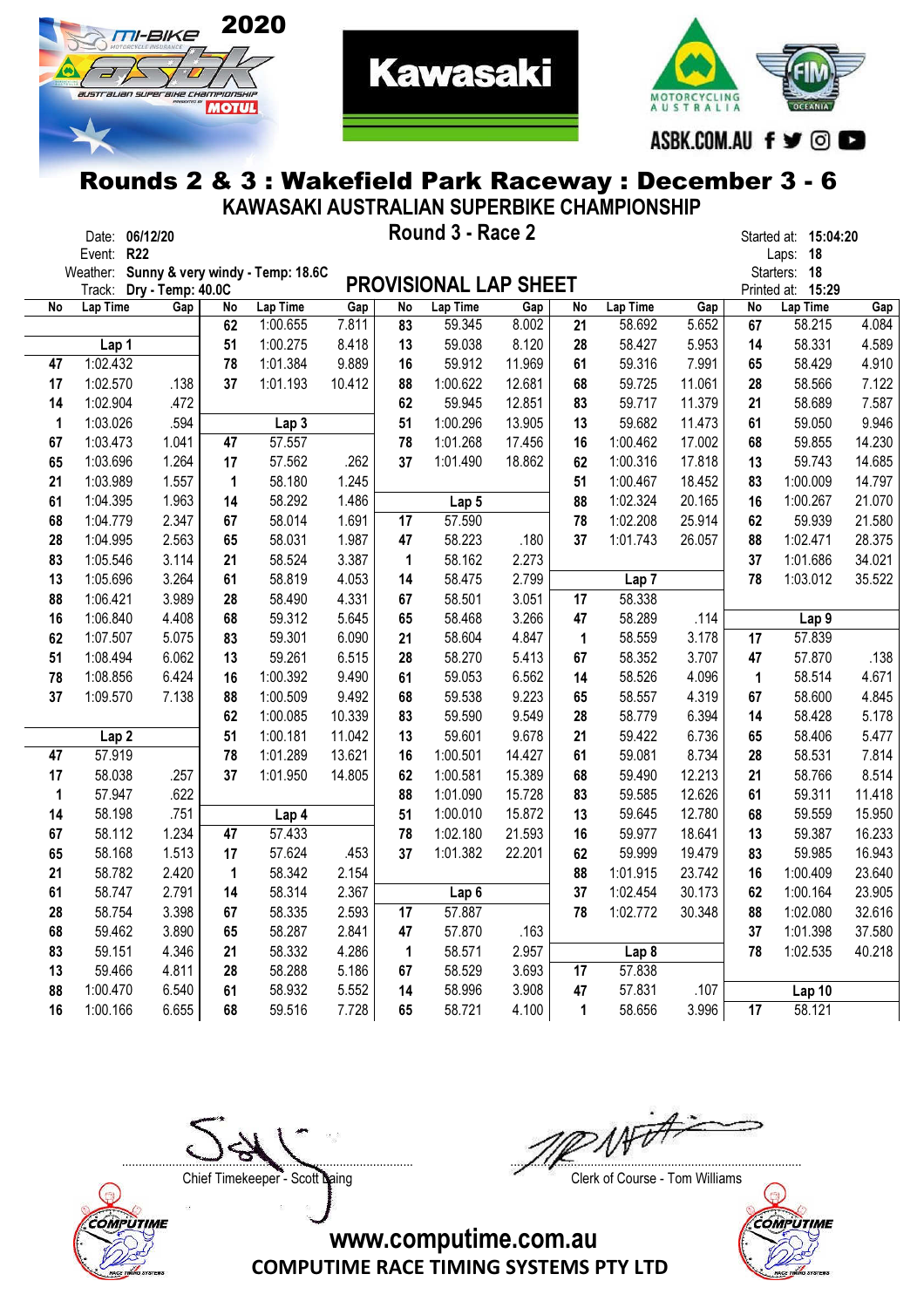



**Kawasaki** 

KAWASAKI AUSTRALIAN SUPERBIKE CHAMPIONSHIP

|            | Date: 06/12/20                            | Round 3 - Race 2 | Started at: 15  |  |
|------------|-------------------------------------------|------------------|-----------------|--|
| Event: R22 |                                           |                  | Laps: <b>18</b> |  |
|            | Weather: Sunny & very windy - Temp: 18.6C |                  | Starters: 18    |  |

Date: 06/12/20 **Example 2 Round 3 - Race 2 Started at: 15:04:20** 

|    | $\frac{1}{2}$ outling a very willug - reliip. 10.00<br>Track: Dry - Temp: 40.0C |        |              |                   |        |                 | <b>PROVISIONAL LAP SHEET</b> |        |                 |          |        |                 | <b>ان ان</b> انت<br>Printed at: 15:29 |        |
|----|---------------------------------------------------------------------------------|--------|--------------|-------------------|--------|-----------------|------------------------------|--------|-----------------|----------|--------|-----------------|---------------------------------------|--------|
| No | Lap Time                                                                        | Gap    | No           | Lap Time          | Gap    | No              | Lap Time                     | Gap    | No              | Lap Time | Gap    | No              | Lap Time                              | Gap    |
| 47 | 58.005                                                                          | .022   |              | Lap 12            |        |                 |                              |        |                 |          |        | 62              | 1:00.049                              | 40.405 |
| 1  | 58.760                                                                          | 5.310  | 47           | 57.707            |        |                 | Lap 14                       |        |                 | Lap 16   |        | 16              | 1:00.295                              | 40.920 |
| 67 | 58.717                                                                          | 5.441  | 17           | 57.566            | .306   | 17              | 57.833                       |        | 17              | 57.971   |        |                 |                                       |        |
| 14 | 58.757                                                                          | 5.814  | $\mathbf{1}$ | 58.474            | 6.444  | 47              | 57.970                       | .197   | 47              | 58.116   | .347   |                 | Lap 18                                |        |
| 65 | 58.584                                                                          | 5.940  | 67           | 58.503            | 6.591  | $\overline{78}$ | 1:04.812                     | 1 lap  | $\overline{88}$ | 1:03.178 | 1 lap  | 17              | 57.758                                |        |
| 28 | 58.649                                                                          | 8.342  | 14           | 58.258            | 6.787  | 67              | 58.345                       | 7.306  | 67              | 58.629   | 8.423  | 47              | 58.214                                | .787   |
| 21 | 58.773                                                                          | 9.166  | 65           | 58.245            | 7.050  | 14              | 58.449                       | 7.695  | 14              | 58.651   | 8.631  | $\overline{88}$ | 1:01.449                              | 1 lap  |
| 61 | 59.171                                                                          | 12.468 | 28           | 58.752            | 10.073 | $\mathbf 1$     | 58.970                       | 8.043  | 1               | 58.594   | 9.300  | 67              | 58.480                                | 9.978  |
| 68 | 59.710                                                                          | 17.539 | 21           | 59.021            | 11.452 | 65              | 58.703                       | 8.250  | 65              | 58.459   | 9.302  | 14              | 58.443                                | 10.183 |
| 13 | 59.747                                                                          | 17.859 | 61           | 59.167            | 15.074 | 28              | 58.906                       | 11.931 | 37              | 1:08.794 | 1 lap  | 65              | 58.455                                | 10.540 |
| 83 | 59.840                                                                          | 18.662 | 68           | 59.455            | 20.768 | 21              | 59.231                       | 13.643 | 28              | 1:00.189 | 15.083 | $\mathbf{1}$    | 58.628                                | 11.525 |
| 16 | 1:00.302                                                                        | 25.821 | 13           | 59.921            | 21.733 | 61              | 59.349                       | 17.642 | 21              | 59.461   | 16.448 | 28              | 59.332                                | 17.854 |
| 62 | 1:00.293                                                                        | 26.077 | 83           | 1:00.104          | 23.007 | 68              | 59.762                       | 24.228 | $\overline{78}$ | 1:03.715 | 1 lap  | 21              | 1:00.073                              | 20.370 |
| 88 | 1:02.568                                                                        | 37.063 | 62           | 1:00.146          | 30.644 | 13              | 59.861                       | 25.285 | 61              | 59.485   | 20.503 | 37              | 1:01.849                              | 1 lap  |
| 37 | 1:01.697                                                                        | 41.156 | 16           | 1:00.321          | 30.881 | 83              | 1:00.483                     | 27.598 | 68              | 59.597   | 27.517 | 61              | 1:02.047                              | 27.674 |
| 78 | 1:02.559                                                                        | 44.656 | 88           | 1:01.637          | 45.493 | 62              | 59.961                       | 34.334 | 13              | 59.928   | 28.924 | $\overline{78}$ | 1:03.706                              | 1 lap  |
|    |                                                                                 |        | 37           | 1:01.957          | 49.217 | 16              | 59.977                       | 35.024 | 83              | 1:00.655 | 32.703 | 68              | 59.758                                | 31.376 |
|    | Lap 11                                                                          |        | 78           | 1:03.100          | 54.307 | 88              | 1:02.906                     | 53.855 | 62              | 59.868   | 38.081 | 13              | 59.766                                | 33.104 |
| 47 | 58.021                                                                          |        |              |                   |        | 37              | 1:02.315                     | 57.198 | 16              | 59.686   | 38.350 | 83              | 1:00.233                              | 37.851 |
| 17 | 58.490                                                                          | .447   |              | Lap <sub>13</sub> |        |                 |                              |        |                 |          |        | 62              | 59.878                                | 42.525 |
| 1  | 58.410                                                                          | 5.677  | 17           | 58.040            |        |                 | Lap 15                       |        |                 | Lap 17   |        | 16              | 1:01.091                              | 44.253 |
| 67 | 58.397                                                                          | 5.795  | 47           | 58.406            | .060   | 17              | 58.079                       |        | 17              | 57.725   |        |                 |                                       |        |
| 14 | 58.465                                                                          | 6.236  | 67           | 58.549            | 6.794  | 47              | 58.084                       | .202   | 47              | 57.709   | .331   |                 |                                       |        |
| 65 | 58.615                                                                          | 6.512  | 1            | 58.808            | 6.906  | 67              | 58.538                       | 7.765  | 88              | 1:02.199 | 1 lap  |                 |                                       |        |
| 28 | 58.729                                                                          | 9.028  | 14           | 58.638            | 7.079  | 14              | 58.335                       | 7.951  | 67              | 58.558   | 9.256  |                 |                                       |        |
| 21 | 59.015                                                                          | 10.138 | 65           | 58.676            | 7.380  | $\mathbf{1}$    | 58.713                       | 8.677  | 14              | 58.592   | 9.498  |                 |                                       |        |
| 61 | 59.189                                                                          | 13.614 | 28           | 59.131            | 10.858 | 65              | 58.643                       | 8.814  | 65              | 58.266   | 9.843  |                 |                                       |        |
| 68 | 59.524                                                                          | 19.020 | 21           | 59.139            | 12.245 | $\overline{78}$ | 1:06.724                     | 1 lap  | 1               | 59.080   | 10.655 |                 |                                       |        |
| 13 | 59.703                                                                          | 19.519 | 61           | 59.398            | 16.126 | 28              | 59.013                       | 12.865 | 28              | 58.922   | 16.280 |                 |                                       |        |
| 83 | 59.991                                                                          | 20.610 | 68           | 59.877            | 22.299 | 21              | 59.394                       | 14.958 | $\overline{37}$ | 1:04.104 | 1 lap  |                 |                                       |        |
| 62 | 1:00.171                                                                        | 28.205 | 13           | 59.870            | 23.257 | 61              | 59.426                       | 18.989 | 21              | 59.332   | 18.055 |                 |                                       |        |
| 16 | 1:00.489                                                                        | 28.267 | 83           | 1:00.287          | 24.948 | 68              | 59.742                       | 25.891 | $\overline{78}$ | 1:02.666 | 1 lap  |                 |                                       |        |
| 88 | 1:02.543                                                                        | 41.563 | 62           | 59.908            | 32.206 | 13              | 59.761                       | 26.967 | 61              | 1:00.607 | 23.385 |                 |                                       |        |
| 37 | 1:01.854                                                                        | 44.967 | 16           | 1:00.345          | 32.880 | 83              | 1:00.500                     | 30.019 | 68              | 59.584   | 29.376 |                 |                                       |        |
| 78 | 1:02.301                                                                        | 48.914 | 88           | 1:01.635          | 48.782 | 62              | 59.929                       | 36.184 | 13              | 59.897   | 31.096 |                 |                                       |        |
|    |                                                                                 |        | 37           | 1:01.845          | 52.716 | 16              | 59.690                       | 36.635 | 83              | 1:00.398 | 35.376 |                 |                                       |        |

The results are provisional until the end of the time limit for protests and appeals.



....................................................................................... .......................................................................................

Chief Timekeeper - Scott Laing Chief Timekeeper - Scott Laing

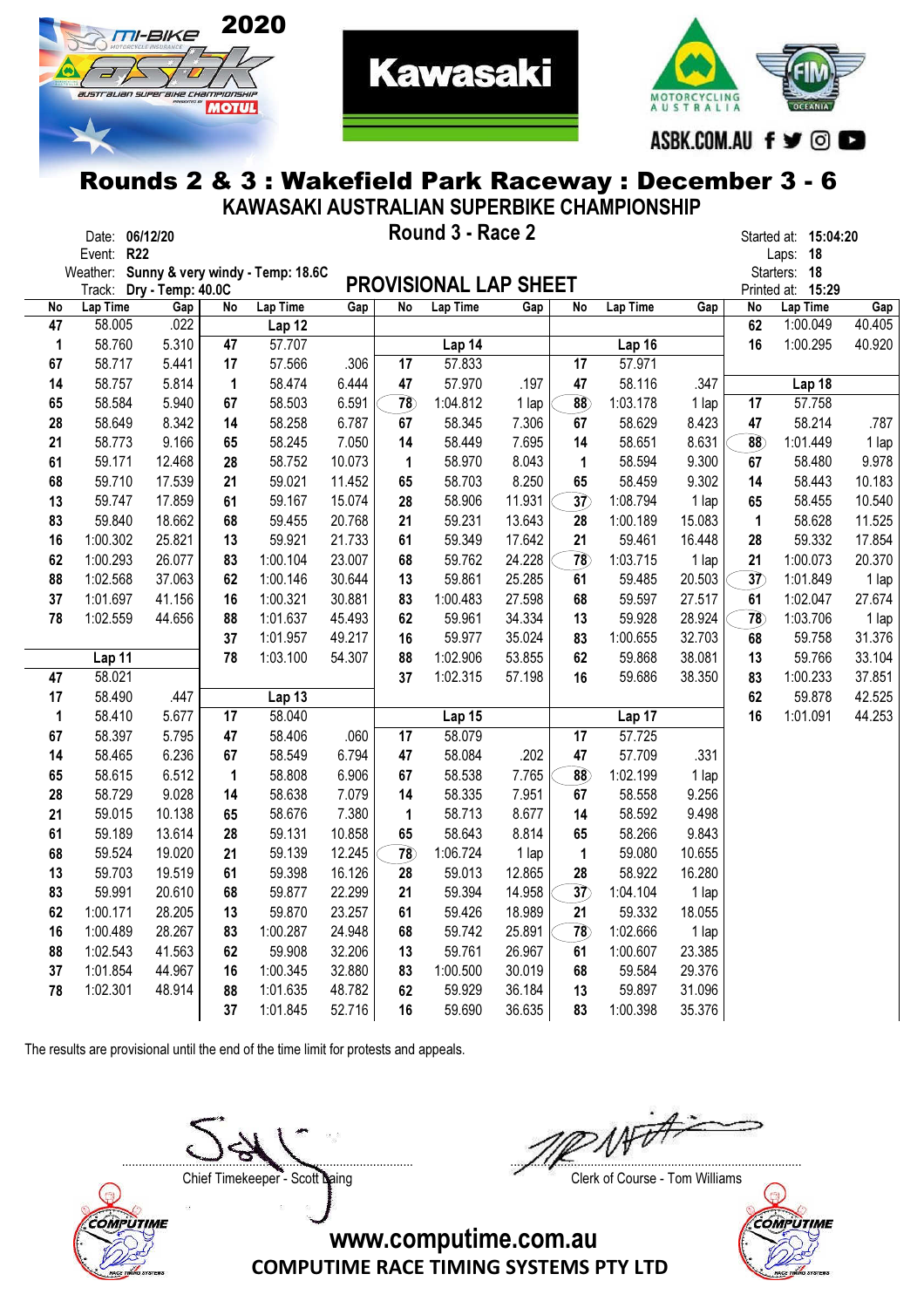



**Kawasaki** 

| KAWASAKI AUSTRALIAN SUPERBIKE CHAMPIONSHIP |                                                                                                                                   |                 |                 |     |                 |     |                         |                              |                 |      |    |            |    |    |    |    |    |       |     |                    |
|--------------------------------------------|-----------------------------------------------------------------------------------------------------------------------------------|-----------------|-----------------|-----|-----------------|-----|-------------------------|------------------------------|-----------------|------|----|------------|----|----|----|----|----|-------|-----|--------------------|
|                                            | Round 3 - Race 2<br>Date: 06/12/20<br>Started at: 15:04:20<br>Event: R22<br>Laps: 18<br>Weather: Sunny & very windy - Temp: 18.6C |                 |                 |     |                 |     |                         |                              |                 |      |    |            |    |    |    |    |    |       |     |                    |
|                                            |                                                                                                                                   |                 |                 |     |                 |     |                         |                              |                 |      |    |            |    |    |    |    |    |       |     | Starters: 18       |
|                                            | Track: Dry - Temp: 40.0C                                                                                                          |                 |                 |     |                 |     |                         | <b>PROVISIONAL LAP CHART</b> |                 |      |    |            |    |    |    |    |    |       |     | Printed at: 15:29  |
| <b>Name</b>                                | Gri                                                                                                                               |                 | 2               | 3   | 4               | 5   | 6                       |                              | 8               | 9    | 10 | 11         | 12 | 13 | 14 | 15 | 16 | 17    | 18  | <b>Name</b>        |
|                                            | d                                                                                                                                 |                 |                 |     |                 |     |                         |                              |                 |      |    |            |    |    |    |    |    |       |     |                    |
| <b>T. HERFOSS</b>                          | <b>T. HERFOSS</b>                                                                                                                 |                 |                 |     |                 |     |                         |                              |                 |      |    |            |    |    |    |    |    |       |     |                    |
| W. MAXWELL                                 | 47                                                                                                                                |                 |                 |     |                 |     |                         |                              | 47              |      |    |            |    |    | 47 |    | 47 | 41    | 47  | W. MAXWELL         |
| <b>G. ALLERTON</b>                         | 14                                                                                                                                |                 |                 |     |                 |     |                         |                              |                 |      |    |            |    | 67 | 67 | 67 | 67 | 67    | 67  | <b>B. STARING</b>  |
| C. HALLIDAY                                | 65                                                                                                                                |                 |                 |     |                 |     | -67                     | 67                           | 67              | 67   | 67 | 67         | 67 |    |    |    |    |       |     | <b>G. ALLERTON</b> |
| M. JONES                                   | 1 67                                                                                                                              |                 | 67              | 67  | 67              | 67  |                         | 14                           |                 |      | 14 | 14         | 14 |    |    |    |    | $65-$ | -65 | C. HALLIDAY        |
| <b>B. STARING</b>                          | 67                                                                                                                                | 65              |                 |     |                 |     | 65                      | 65                           | 65              | 65   | 65 | 65         | 65 |    |    |    |    |       |     | M. JONES           |
| A. WAGNER                                  | 28                                                                                                                                |                 |                 | 21  | 21              | 21  | 21                      | 28                           | 28              | -28  | 28 | 28         | 28 | 28 |    |    |    |       | 28  | A. WAGNER          |
| <b>J. WATERS</b>                           | $21 - 61$                                                                                                                         |                 | 61              | 61  | -28             | 28  | 28                      | 21                           | 21              | 21   | 21 | 21         | 21 |    |    |    |    | 21    | 21  | <b>J. WATERS</b>   |
| A. SISSIS                                  | 61                                                                                                                                | 68              | 28              | 28  | 61              | 61  | 61                      | 61                           | 61              | 61   | 61 | 61         | 61 | 61 | 61 | 61 | 61 | 61    | 61  | A. SISSIS          |
| <b>J. METCHER</b>                          | 13                                                                                                                                | 28 <sup>2</sup> | 68              | 68  | 68              | 68  | 68                      | 68                           | 68              | 68   | 68 | 68         | 68 | 68 | 68 | 68 | 68 | 68    | 68  | G. SCOTT           |
| L. EPIS                                    | 83                                                                                                                                | <b>AB3</b>      |                 | 83  |                 | 83. | $-83$                   |                              | 83, 13          | - 13 | 13 | 13         | 13 | 13 | 13 |    | в  | 13    | 13  | <b>J. METCHER</b>  |
| G. SCOTT                                   | 68                                                                                                                                | 13              | ß               | 13  |                 |     |                         |                              |                 | 83   | 83 | 83         | 83 | 83 | 83 |    | 83 | 83    | 88  | L. EPIS            |
| <b>B. McINTYRE</b>                         | 62                                                                                                                                | 88              | 88              | 16  | 16              | 16  | 16                      | 16                           | 16 <sup>°</sup> | 16   |    | $16 \t 62$ | 62 | 62 | 62 |    | 62 | 62    | 62  | <b>B. McINTYRE</b> |
| L. JHONSTON                                | 16                                                                                                                                | 16              | 16 <sup>°</sup> | 88  | 88              | 62  | 62                      | 62                           | 62              | 62   | 62 | 16         | 16 | 16 | 16 | 16 | 16 | 16    | 16  | L. JHONSTON        |
| <b>G. SCARCELLA</b>                        | 88                                                                                                                                | 62              | 62              | 62  | 62 <sup>2</sup> | 88  | $\overline{\mathbf{5}}$ | 88                           | 88              | 88   | 88 | 88         | 88 | 88 | 88 | 88 | 88 | 88    |     |                    |
| N. SPITERI                                 | 78.                                                                                                                               | 51              | -51             | -51 |                 |     | 88                      |                              | 87              |      |    |            |    |    |    |    |    |       |     |                    |
| C. COOPER                                  | Ю                                                                                                                                 |                 |                 |     |                 |     | 78                      | 78                           | 78              |      |    | 78         | 78 | 78 | 78 |    |    | -78   |     |                    |
| <b>M. EDWARDS</b>                          | $\tau$                                                                                                                            | -37-            |                 |     |                 |     |                         |                              |                 |      |    |            |    |    |    |    |    |       |     |                    |

The results are provisional until the end of the time limit for protests and appeals.



....................................................................................... .......................................................................................

Chief Timekeeper - Scott Laing Chief Timekeeper - Scott Laing

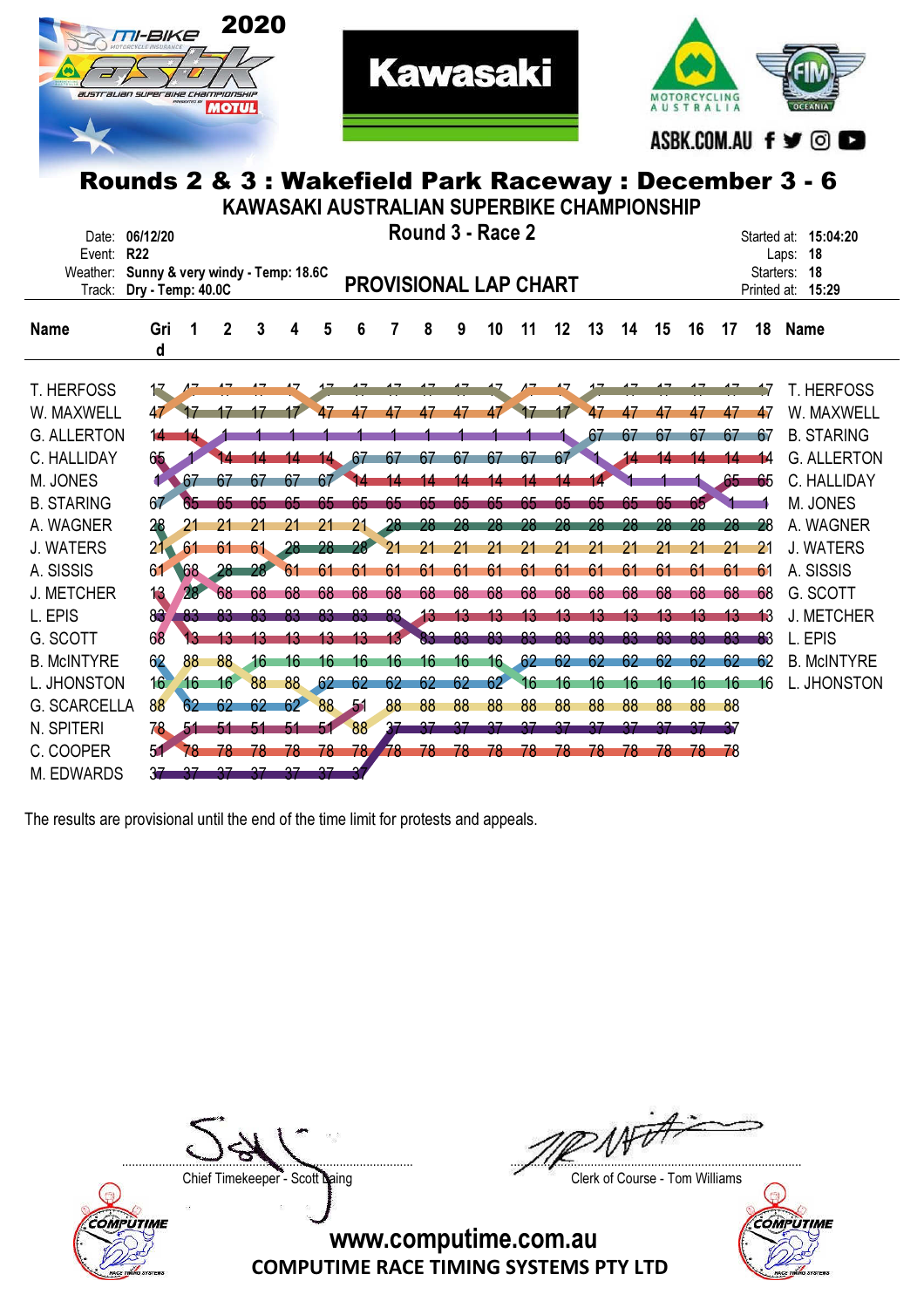



**Kawasaki** 

|     | KAWASAKI AUSTRALIAN SUPERBIKE CHAMPIONSHIP                                                                               |        |                    |                  |                                |        |                    |                                                                          |                |
|-----|--------------------------------------------------------------------------------------------------------------------------|--------|--------------------|------------------|--------------------------------|--------|--------------------|--------------------------------------------------------------------------|----------------|
|     | 06/12/20<br>Date:<br><b>R22</b><br>Event:<br>Weather:<br>Sunny & very windy - Temp: 18.6C<br>Dry - Temp: 40.0C<br>Track: |        |                    | Round 3 - Race 2 | PROVISIONAL BEST PARTIAL TIMES |        |                    | Started at: 15:04:20<br>Laps: 18<br>Starters: 18<br>Printed at:<br>15:29 |                |
|     | Split 1                                                                                                                  |        | Split 2            |                  | Split 3                        |        | <b>LAP</b>         |                                                                          |                |
| Pos | Name                                                                                                                     | Time   | Name               | Time             | <b>Name</b>                    | Time   | Name               | Ideal                                                                    | <b>Fastest</b> |
|     | T. HERFOSS                                                                                                               | 15.347 | <b>T. HERFOSS</b>  | 22.036           | W. MAXWELL                     | 19.945 | <b>T. HERFOSS</b>  | 57.351                                                                   | 57.562         |
| 2   | W. MAXWELL                                                                                                               | 15.373 | W. MAXWELL         | 22.099           | M. JONES                       | 19.960 | W. MAXWELL         | 57.417                                                                   | 57.433         |
|     | J. WATERS                                                                                                                | 15.576 | C. HALLIDAY        | 22.169           | T. HERFOSS                     | 19.968 | <b>M. JONES</b>    | 57.851                                                                   | 57.947         |
| 4   | A. WAGNER                                                                                                                | 15.588 | M. JONES           | 22.205           | <b>B. STARING</b>              | 20.035 | <b>C. HALLIDAY</b> | 57.917                                                                   | 58.031         |
| 5   | <b>G. ALLERTON</b>                                                                                                       | 15.633 | <b>G. ALLERTON</b> | 22.211           | C. HALLIDAY                    | 20.074 | <b>B. STARING</b>  | 57.932                                                                   | 58.014         |
| 6   | <b>B. STARING</b>                                                                                                        | 15.651 | <b>B. STARING</b>  | 22.246           | A. WAGNER                      | 20.129 | A. WAGNER          | 57.965                                                                   | 58.270         |
|     | C. HALLIDAY                                                                                                              | 15.674 | A. WAGNER          | 22.248           | <b>G. ALLERTON</b>             | 20.138 | <b>G. ALLERTON</b> | 57.982                                                                   | 58.198         |
| 8   | M. JONES                                                                                                                 | 15.686 | J. WATERS          | 22.542           | <b>J. WATERS</b>               | 20.208 | <b>J. WATERS</b>   | 58.326                                                                   | 58.332         |
| 9   | L. EPIS                                                                                                                  | 15.740 | A. SISSIS          | 22.594           | A. SISSIS                      | 20.237 | A. SISSIS          | 58.684                                                                   | 58.747         |
| 10  | A. SISSIS                                                                                                                | 15.853 | L. EPIS            | 22.614           | G. SCOTT                       | 20.400 | L. EPIS            | 58.915                                                                   | 59.151         |
| 11  | C. COOPER                                                                                                                | 15.933 | J. METCHER         | 22.656           | J. METCHER                     | 20.403 | <b>J. METCHER</b>  | 59.038                                                                   | 59.038         |
| 12  | G. SCOTT                                                                                                                 | 15.941 | G. SCOTT           | 22.786           | L. EPIS                        | 20.561 | <b>G. SCOTT</b>    | 59.127                                                                   | 59.312         |
| 13  | <b>B. McINTYRE</b>                                                                                                       | 15.954 | L. JHONSTON        | 22.942           | L. JHONSTON                    | 20,590 | <b>B. McINTYRE</b> | 59.516                                                                   | 59.868         |
| 14  | J. METCHER                                                                                                               | 15.979 | <b>B. McINTYRE</b> | 22.962           | <b>B. McINTYRE</b>             | 20.600 | <b>L. JHONSTON</b> | 59.631                                                                   | 59.686         |
| 15  | L. JHONSTON                                                                                                              | 16.099 | G. SCARCELLA       | 22.982           | C. COOPER                      | 20.845 | C. COOPER          | 59.772                                                                   | 1:00.010       |
| 16  | G. SCARCELLA                                                                                                             | 16.282 | C. COOPER          | 22.994           | M. EDWARDS                     | 20.966 | <b>G. SCARCELL</b> | 1:00.275                                                                 | 1:00.470       |
| 17  | M. EDWARDS                                                                                                               | 16.329 | N. SPITERI         | 23.350           | G. SCARCELLA                   | 21.011 | <b>N. SPITERI</b>  | 1:00.949                                                                 | 1:01.268       |
| 18  | N. SPITERI                                                                                                               | 16.568 | M. EDWARDS         | 23.763           | N. SPITERI                     | 21.031 | <b>M. EDWARDS</b>  | 1:01.058                                                                 | 1:01.193       |

The results are provisional until the end of the time limit for protests and appeals.



....................................................................................... .......................................................................................

Chief Timekeeper - Scott Laing Chief Timekeeper - Scott Laing

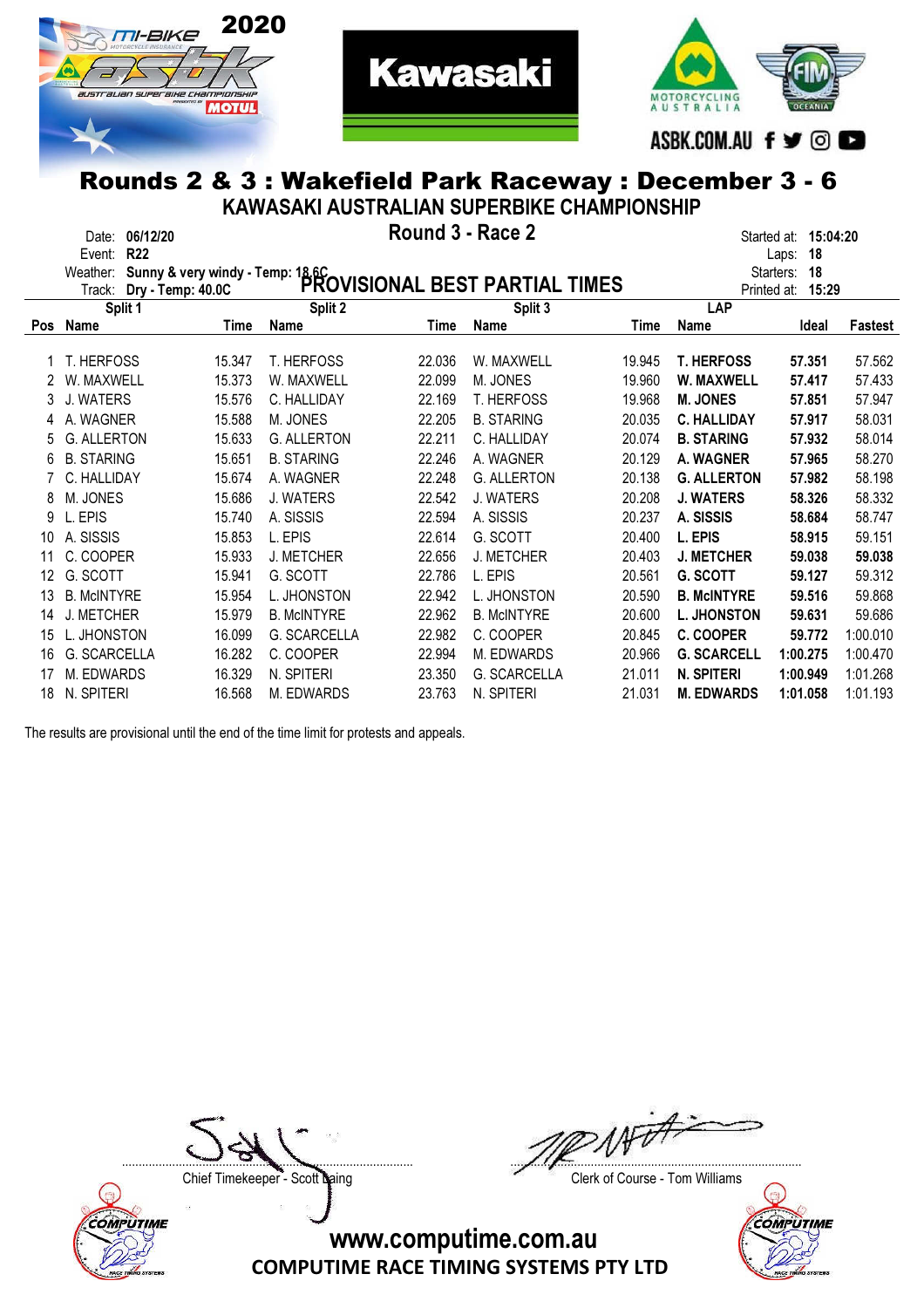



#### Rounds 2 & 3 : Wakefield Park Raceway : December 3 - 6 KAWASAKI AUSTRALIAN SUPERBIKE CHAMPIONSHIP PROVISIONAL ROUND POINTS

**Kawasaki** 

AUSTRALIAN SUPERBIKE CHAMPIONSHIP - ROUND 3

|            |    |                         |                | Rnd 3 | Rnd 3  | Rnd 3  |       |
|------------|----|-------------------------|----------------|-------|--------|--------|-------|
| <b>Pos</b> | No | Name                    | <b>Machine</b> | Pole  | Race 1 | Race 2 | Total |
|            | 47 | Wayne MAXWELL           | Ducati         |       | 25     | 20     | 45    |
| 2          | 14 | <b>Glenn ALLERTON</b>   | <b>BMW</b>     |       | 20     | 17     | 37    |
| 3          | 67 | <b>Bryan STARING</b>    | Kawasaki       |       | 16     | 18     | 34    |
| 4          | 65 | Cru HALLIDAY            | Yamaha         |       | 17     | 16     | 33    |
| 5          |    | Mike JONES              | Ducati         |       | 18     | 15     | 33    |
| 6          | 28 | Aiden WAGNER            | Yamaha         |       | 15     | 14     | 29    |
|            | 21 | <b>Josh WATERS</b>      | Suzuki         |       | 14     | 13     | 27    |
| 8          | 17 | Troy HERFOSS            | Honda          |       |        | 25     | 26    |
| 9          | 61 | <b>Arthur SISSIS</b>    | Suzuki         |       | 13     | 12     | 25    |
| 10         | 13 | Jed METCHER             | Suzuki         |       | 12     | 10     | 22    |
| 11         | 68 | Glenn SCOTT             | Kawasaki       |       | 9      | 11     | 20    |
| 12         | 83 | Lachlan EPIS            | Suzuki         |       | 11     | 9      | 20    |
| 13         | 16 | Luke JHONSTON           | Yamaha         |       | 10     |        | 17    |
| 14         | 62 | <b>Brendan McINTYRE</b> | Suzuki         |       | 8      | 8      | 16    |
| 15         | 37 | Michael EDWARDS         | Yamaah         |       | 6      | 5      | 11    |
| 16         | 51 | Chandler COOPER         | Honda          |       | 7      |        | 7     |
| 17         | 88 | Giuseppe SCARCELLA      | Ducati         |       |        | 6      | 6     |
| 18         | 78 | Nathan SPITERI          | Suzuki         |       |        | 4      | 4     |

#### AUSTRALIAN SUPERBIKE CHAMPIONSHIP - MANUFACTURERS - ROUND 3

|  |        |    |            | Rnd 3 |        | Rnd 3  |       |  |
|--|--------|----|------------|-------|--------|--------|-------|--|
|  | Pos    | No | Name       | Pole  | Race 1 | Race 2 | Total |  |
|  |        |    |            |       |        |        |       |  |
|  |        |    | Yamaha     |       | 60     | 52     | 112   |  |
|  | ົ<br>∠ |    | Suzuki     |       | 46     | 46     | 92    |  |
|  | 3      |    | Ducati     |       | 43     | 41     | 84    |  |
|  | 4      |    | Kawasaki   |       | 25     | 29     | 54    |  |
|  | 5      |    | <b>BMW</b> |       | 20     | 17     | 37    |  |
|  | 6      |    | Honda      |       |        | 25     | 33    |  |
|  |        |    |            |       |        |        |       |  |



....................................................................................... .......................................................................................

Chief Timekeeper - Scott Laing Chief Timekeeper - Scott Laing

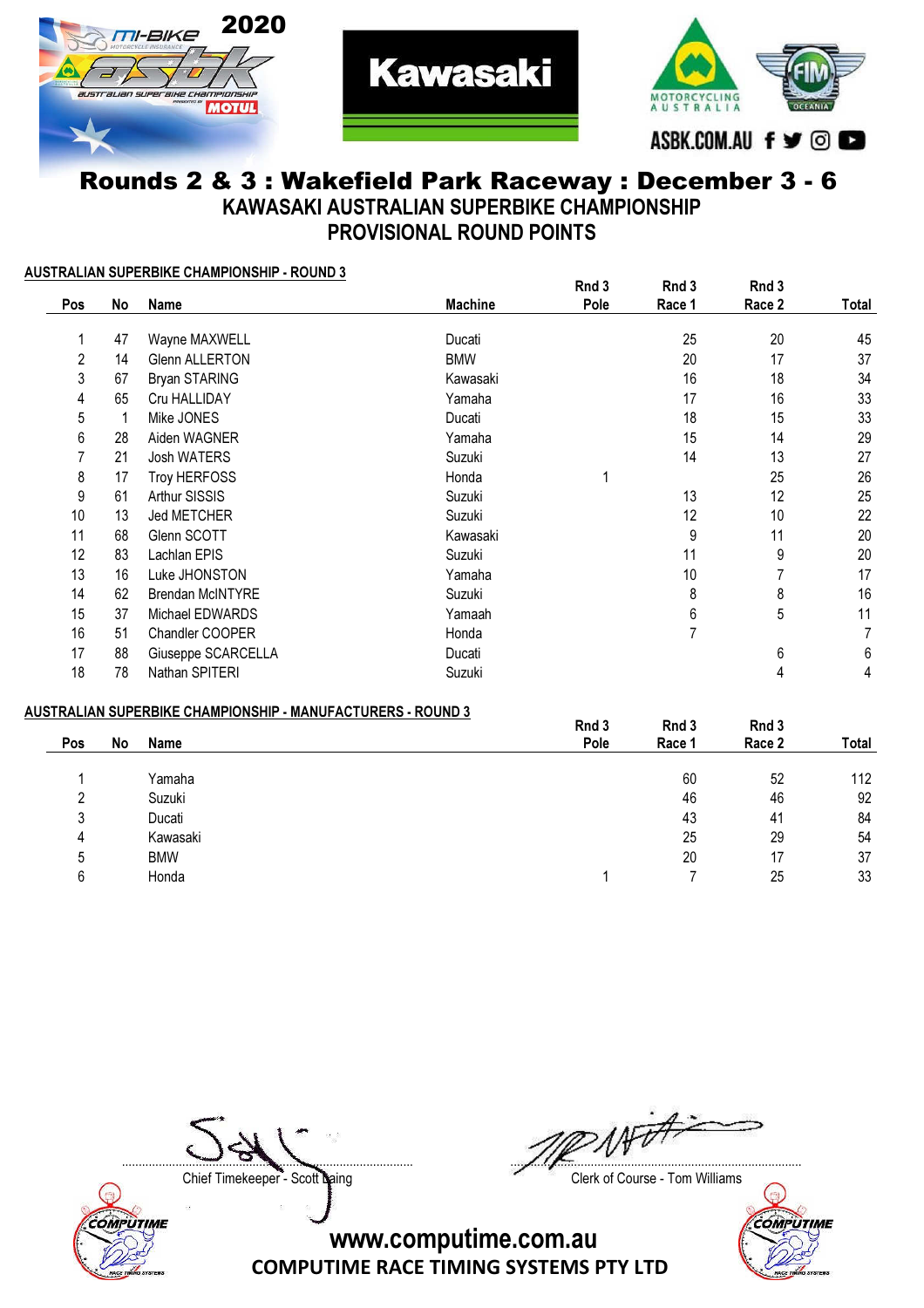



#### Rounds 2 & 3 : Wakefield Park Raceway : December 3 - 6 KAWASAKI AUSTRALIAN SUPERBIKE CHAMPIONSHIP PROVISIONAL FINAL CHAMPIONSHIP POINTS

**Kawasaki** 

| AUSTRALIAN SUPERBIKE CHAMPIONSHIP - ROUND 3 |     |     |                       |                | Rnd 1       | Rnd 2 | Rnd 3 | Rnd 3          | Rnd 3          |                         |
|---------------------------------------------|-----|-----|-----------------------|----------------|-------------|-------|-------|----------------|----------------|-------------------------|
|                                             | Pos | No  | Name                  | <b>Machine</b> | <b>WSBK</b> | Wfld  | Pole  | Race 1         | Race 2         | Total                   |
|                                             |     |     |                       |                |             |       |       |                |                |                         |
|                                             | 1   | 47  | Wayne MAXWELL         | Ducati         | 76          | 40    |       | 25             | 20             | 161                     |
|                                             | 2   | 65  | Cru HALLIDAY          | Yamaha         | 60          | 33    |       | 17             | 16             | 126                     |
|                                             | 3   | 17  | Troy HERFOSS          | Honda          | 48          | 51    | 1     |                | 25             | 125                     |
|                                             | 4   | 67  | <b>Bryan STARING</b>  | Kawasaki       | 49          | 29    |       | 16             | 18             | 112                     |
|                                             | 5   | 21  | Josh WATERS           | Suzuki         | 51          | 27    |       | 14             | 13             | 105                     |
|                                             | 6   | 14  | <b>Glenn ALLERTON</b> | <b>BMW</b>     | 31          | 36    |       | 20             | 17             | 104                     |
|                                             | 7   | -1  | Mike JONES            | Ducati         | 35          | 30    |       | 18             | 15             | 98                      |
|                                             | 8   | 61  | Arthur SISSIS         | Suzuki         | 37          | 25    |       | 13             | 12             | 87                      |
|                                             | 9   | 28  | Aiden WAGNER          | Yamaha         | 22          | 30    |       | 15             | 14             | 81                      |
|                                             | 10  | 13  | Jed METCHER           | Suzuki         | 33          | 21    |       | 12             | 10             | 76                      |
|                                             | 11  | 68  | Glenn SCOTT           | Kawasaki       | 16          | 21    |       | 9              | 11             | 57                      |
|                                             | 12  | 62  | Brendan               | Suzuki         | 14          | 15    |       | 8              | 8              | 45                      |
|                                             |     |     | <b>McINTYRE</b>       |                |             |       |       |                |                |                         |
|                                             | 13  | 25  | Daniel FALZON         | Yamaha         | 41          |       |       |                |                | 41                      |
|                                             | 14  | 83  | Lachlan EPIS          | Suzuki         |             | 18    |       | 11             | 9              | 38                      |
|                                             | 15  | 16  | Luke JHONSTON         | Yamaha         |             | 15    |       | 10             | $\overline{7}$ | 32                      |
|                                             | 16  | 34  | Linden MAGEE          | <b>BMW</b>     | 25          |       |       |                |                | 25                      |
|                                             | 17  | 12  | Matt WALTERS          | Kawasaki       | 24          |       |       |                |                | 24                      |
|                                             | 18  | 41  | Max CROKER            | Suzuki         | 23          |       |       |                |                | 23                      |
|                                             | 19  | 33  | Sloan FROST           | Suzuki         | 21          |       |       |                |                | 21                      |
|                                             | 20  | 37  | Michael EDWARDS       | Yamaah         |             | 9     |       | 6              | 5              | 20                      |
|                                             | 21  | 51  | Chandler COOPER       | Honda          |             | 11    |       | $\overline{7}$ |                | 18                      |
|                                             | 22  | 88  | Giuseppe              | Ducati         | 5           | $\,6$ |       |                | 6              | 17                      |
|                                             |     |     | <b>SCARCELLA</b>      |                |             |       |       |                |                |                         |
|                                             | 23  | 86  | Beau BEATON           | Ducati         | 17          |       |       |                |                | 17                      |
|                                             | 24  | 4   | Josh HAYES            | Yamaha         | 11          |       |       |                |                | 11                      |
|                                             | 25  | 78  | Nathan SPITERI        | Suzuki         | 1           |       |       |                | 4              | $\sqrt{5}$              |
|                                             | 26  | 24  | Matthew TOOLEY        | Yamaha         | 5           |       |       |                |                | $\sqrt{5}$              |
|                                             | 27  | 217 | Dean HASLER           | <b>BMW</b>     | 4           |       |       |                |                | $\overline{\mathbf{4}}$ |
|                                             |     |     |                       |                |             |       |       |                |                |                         |

#### AUSTRALIAN SUPERBIKE CHAMPIONSHIP - MANUFACTURERS - ROUND 3

|     |    |            | Rnd 1       | Rnd 2 | Rnd 3 | Rnd 3  | Rnd 3  |       |
|-----|----|------------|-------------|-------|-------|--------|--------|-------|
| Pos | No | Name       | <b>WSBK</b> | Wfld  | Pole  | Race 1 | Race 2 | Total |
|     |    | Yamaha     | 139         | 108   |       | 60     | 52     | 359   |
|     |    | Suzuki     | 180         | 85    |       | 46     | 46     | 357   |
| 3   |    | Ducati     | 133         | 76    |       | 43     | 41     | 293   |
| 4   |    | Kawasaki   | 89          | 50    |       | 25     | 29     | 193   |
| 5   |    | Honda      | 48          | 62    |       |        | 25     | 143   |
| 6   |    | <b>BMW</b> | 60          | 36    |       | 20     | 17     | 133   |
|     |    |            |             |       |       |        |        |       |

....................................................................................... .......................................................................................

COMPUTIME

Chief Timekeeper - Scott Laing Chief Timekeeper - Scott Laing



www.computime.com.au

COMPUTIME RACE TIMING SYSTEMS PTY LTD